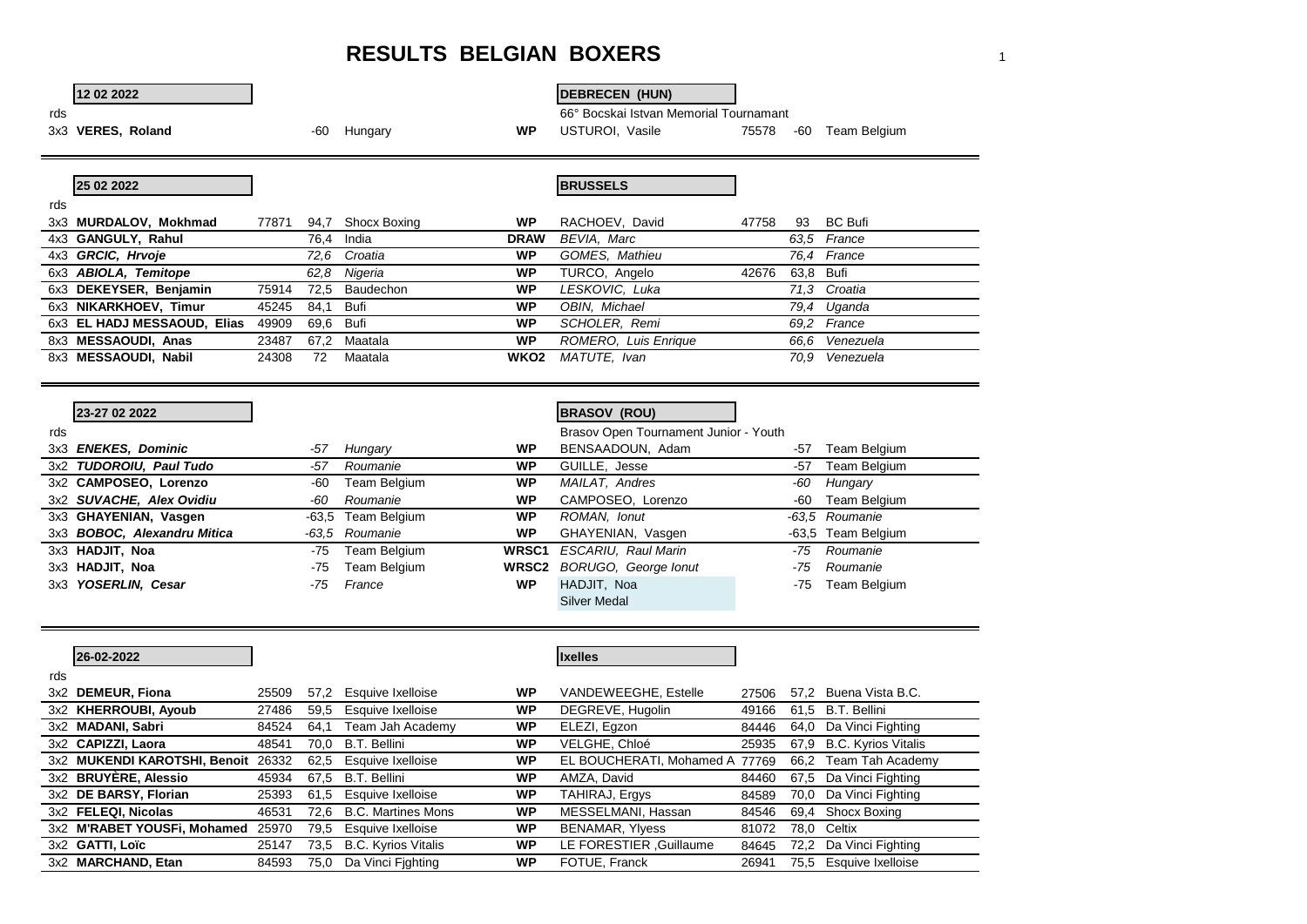$\overline{\phantom{a}}$ 

|     | 05 03 2022              |       |         |                          |                  | <b>GENT</b>                                        |       |         |                     |
|-----|-------------------------|-------|---------|--------------------------|------------------|----------------------------------------------------|-------|---------|---------------------|
|     |                         |       |         |                          |                  |                                                    |       |         |                     |
| rds |                         |       |         |                          |                  | Vlaamse Ligakampioenschappen - Nieuwelingentornooi |       |         |                     |
|     | 3x2 KADDOURI, Anas      | 84381 | $-71$   | Shocx Boxing             | <b>WP</b>        | IZEM, Amine                                        | 85664 | $-71$   | <b>NBS Boxing</b>   |
|     | 3x2 ZOLA, Levi          | 81189 | $-71$   | Miranda BA               | <b>WP</b>        | PORRU, Enrico                                      | 55152 | $-71$   | B. Gym Hasselt      |
|     | 3x2 TENZIN, Sonam       | 79913 | $-57$   | Kureghem BA              | <b>WP</b>        | DORES, Mariano                                     | 85669 | $-57$   | <b>NBS Boxing</b>   |
|     | 3x2 BAKHI, Yakoub       | 85671 | $-70$   | <b>NBS Boxing</b>        | WRSC3            | ARNAERT, Aart                                      | 82333 | $-70$   | Team X              |
|     | 3x2 TISAYEV, Rasul      | 81453 | $-63,5$ | B. Gym Hasselt           | <b>WP</b>        | EL HADDADI, Tarek                                  | 85371 | -63.5   | Shocx Boxing        |
|     | 3x2 AZIMI, Milad        | 81132 | $-60$   | Dragons Deurne           | <b>WP</b>        | YILDIRIM, Ahmed                                    | 76875 | -60     | Royal Gym Gent      |
|     | 3x2 EL MERABETY, Imad   | 80725 | $-60$   | <b>NBS Boxing</b>        | WKO <sub>1</sub> | SOETENS, Jeroen                                    | 83148 | -60     | <b>BT</b> Respect   |
|     | 3x2 JANSSENS, Jonathan  | 84835 | -60     | <b>HIBA</b>              | <b>WP</b>        | CAMBIER, Renzo                                     | 80943 | -60     | Flandria Oostende   |
|     | 3x2 KHARRIM, Mohamed    | 24719 | $-63.5$ | <b>Brussels BA</b>       | <b>WP</b>        | MAGHSOUDI, Isakhan                                 | 84679 | $-63.5$ | <b>BT</b> Houtland  |
|     | 3x2 KUNUNGASANA, Josias | 79622 | $-67$   | <b>Health Factor</b>     | WRSC1            | HANNOUDI, Safwan                                   | 85704 | $-67$   | Naja Team           |
|     | 3x2 PRADA, Carlos       | 24943 | $-67$   | <b>NBS Boxing</b>        | WKO1             | PUYSTJENS, Maxime                                  | 85379 | $-67$   | Team Singh          |
|     | 3x2 EL AMRITE, Bilal    | 81505 | $-67$   | <b>BT Vilvoorde</b>      | WKO3             | RHALIB, Mehdi                                      | 85061 | $-67$   | <b>Brussels BA</b>  |
|     | 3x2 HOTAK, Romal        | 81598 | $-67$   | <b>Flandria Oostende</b> | <b>WP</b>        | HOREMANS, Diego                                    | 81715 | $-67$   | <b>BC</b> Herentals |
|     | 3x2 LIBERATO, Claudio   | 81639 | $-67$   | <b>B.</b> Gym Hasselt    | <b>WP</b>        | NAZARI, Mir Ali                                    | 84613 | $-67$   | <b>BC Falcons</b>   |
|     | 3x2 PILTOU, Tootsi      | 85458 | $-67$   | Da Vinci Fighting        | <b>WP</b>        | AYDAMIROV, Rakhim                                  | 84980 | $-67$   | <b>BIM Merksem</b>  |
|     | 3x2 MAJOUT, Mohammed    | 76820 | $-75$   | <b>Brussels BA</b>       | <b>WP</b>        | MEFFTAH, Souleyman                                 | 84491 | -75     | Naja Team           |
|     | 3x2 NUTSALKHANOV, Adlan | 82052 | -75     | Team Singh               | WKO <sub>1</sub> | SHAUIB, Ali                                        | 84032 | $-75$   | Trudo BC            |
|     | 3x2 BOSMANS, Alain      | 26187 | $-75$   | Miranda BA               | <b>WP</b>        | KHATIB, Amir                                       | 80692 | $-75$   | De Ring Tienen      |
|     | 3x2 DEVILLE, Bastien    | 26360 | $-75$   | Naja Team                | <b>WP</b>        | LE FORESTIER, Guillaume                            | 84645 | $-75$   | Da Vinci Fighting   |
|     | 3x2 KUCMA, Alan         | 80915 | -75     | <b>Health Factor</b>     | <b>WP</b>        | HELAILI, Ayoub                                     | 85057 | $-75$   | Miranda BA          |
|     | 3x2 BERKOUAT, Oussama   | 26091 | $-75$   | Team JAH Academy         | <b>WP</b>        | DE KONINCK, Pieter                                 | 77845 | $-75$   | <b>BC Celtix</b>    |

|     | 06 03 2022                       |       |       |                          |                   | <b>GENT</b>                                        |       |       |                           |
|-----|----------------------------------|-------|-------|--------------------------|-------------------|----------------------------------------------------|-------|-------|---------------------------|
| rds |                                  |       |       |                          |                   | Vlaamse Ligakampioenschappen - Nieuwelingentornooi |       |       |                           |
|     | 3x2 DEGROOTE, Mauro              | 85149 | -63   | <b>BT</b> Respect        | <b>WP</b>         | TLIDI, Mohamed                                     | 85468 | -63   | Team JAH Academy          |
|     | 3x2 PRTROSYAN, Yurik             | 85247 | -63   | <b>BC</b> Meerhout       | WRSC <sub>1</sub> | DEWULF, Xander                                     | 85611 | -63   | <b>Golden Gloves Gent</b> |
|     | 3x2 EL BOUCHERATI, Mohamed 77769 |       | -63   | Team JAH Academy         | <b>WP</b>         | SHAKHIDOV, Magomed                                 | 84725 | -63   | <b>BC No Limits</b>       |
|     | 3x2 ASLAN, Mevlut                | 79956 | -63   | Kureghem BA              | <b>WP</b>         | ANGELOV, Yasin                                     | 85337 | -63   | New Capitol Gent          |
|     | 3x2 BADERKHEL, Sajed             | 85272 | -67   | <b>BC Kings Cobra</b>    | <b>WP</b>         | KINIK, Umit Can                                    | 84558 | -67   | KO Gym                    |
|     | 3x2 AVDIMETAJ, Arigon            | 75370 | $-67$ | <b>B.</b> Gym Hasselt    | <b>WP</b>         | AMZA, David                                        | 84460 | -67   | Da Vinci Fighting         |
|     | 3x2 KIETO, Nathan                | 84121 | $-71$ | <b>BC Celtix</b>         | <b>WP</b>         | TINASTEPE, Er Rasit                                | 85707 | $-71$ | Naja Team                 |
|     | 3x2 BELLEWING, Pierre            | 85217 | $-71$ | <b>Brussels BA</b>       | <b>WP</b>         | AL ZOUBAIDI, Fawaz                                 | 81429 | $-71$ | New Capitol Gent          |
|     | 3x2 BORYSENKO, Danylo            | 85225 | $-71$ | <b>BIM Merksem</b>       | <b>WP</b>         | CRAEYMEERSCH, Odin                                 | 78381 | $-71$ | <b>BC Kalken</b>          |
|     | 3x2 HONRAEDT, Brecht             | 77365 | $-71$ | <b>BT</b> Respect        | <b>WP</b>         | SAMPAH, Kakra                                      | 78755 | $-71$ | <b>BC</b> Lichtaart       |
|     | 3x2 KADDOURI, Anas               | 84381 | $-71$ | Shocx Boxing             | <b>WP</b>         | ZOLA, Levi                                         | 81189 | $-71$ | Miranda BA                |
|     | 3x2 JABARKHEL, Kamran            | 83419 | -80   | <b>Flandria Oostende</b> | <b>WP</b>         | GYBELS, Ceylan                                     | 79933 | -80   | <b>BC</b> Meerhout        |
|     | 3x2 MUNTO, Gaetan                | 84414 | -80   | <b>BC</b> Temse          | <b>WP</b>         | SAFIULLIN, Ilias                                   | 79631 | -80   | <b>BT Turnhout</b>        |
|     | 3x2 SRIRI, Hamza                 | 84288 | -80   | Miranda BA               | <b>WP</b>         | OVACIUC, Denis                                     | 84562 | -80   | <b>Golden Gloves Gent</b> |
|     | 3x2 LONGANGA, Bienvenu           | 79634 | -80   | <b>Health Factor</b>     | <b>WP</b>         | MAGOMADOV, Movsar                                  | 81644 | -80   | Shocx Boxing              |
|     | 3x2 MAGOMADOV, Rasul             | 80061 | -80   | <b>Flandria Oostende</b> | <b>WP</b>         | REXHEPE, Albin                                     | 85706 | -80   | Naja Team                 |
|     | 3x2 SIMBA, Andy                  | 84979 | -80   | <b>BIM Merksem</b>       | <b>WRSCI1</b>     | MATTON, Tommy                                      | 83124 | -80   | <b>BT</b> Respect         |
|     | 3x2 AHMADZAI, Zaftoe             | 84177 | -60   | <b>BT</b> Houtland       | <b>WP</b>         | LECAILLE, Loic                                     | 85147 | -60   | Da Vinci Fighting         |

÷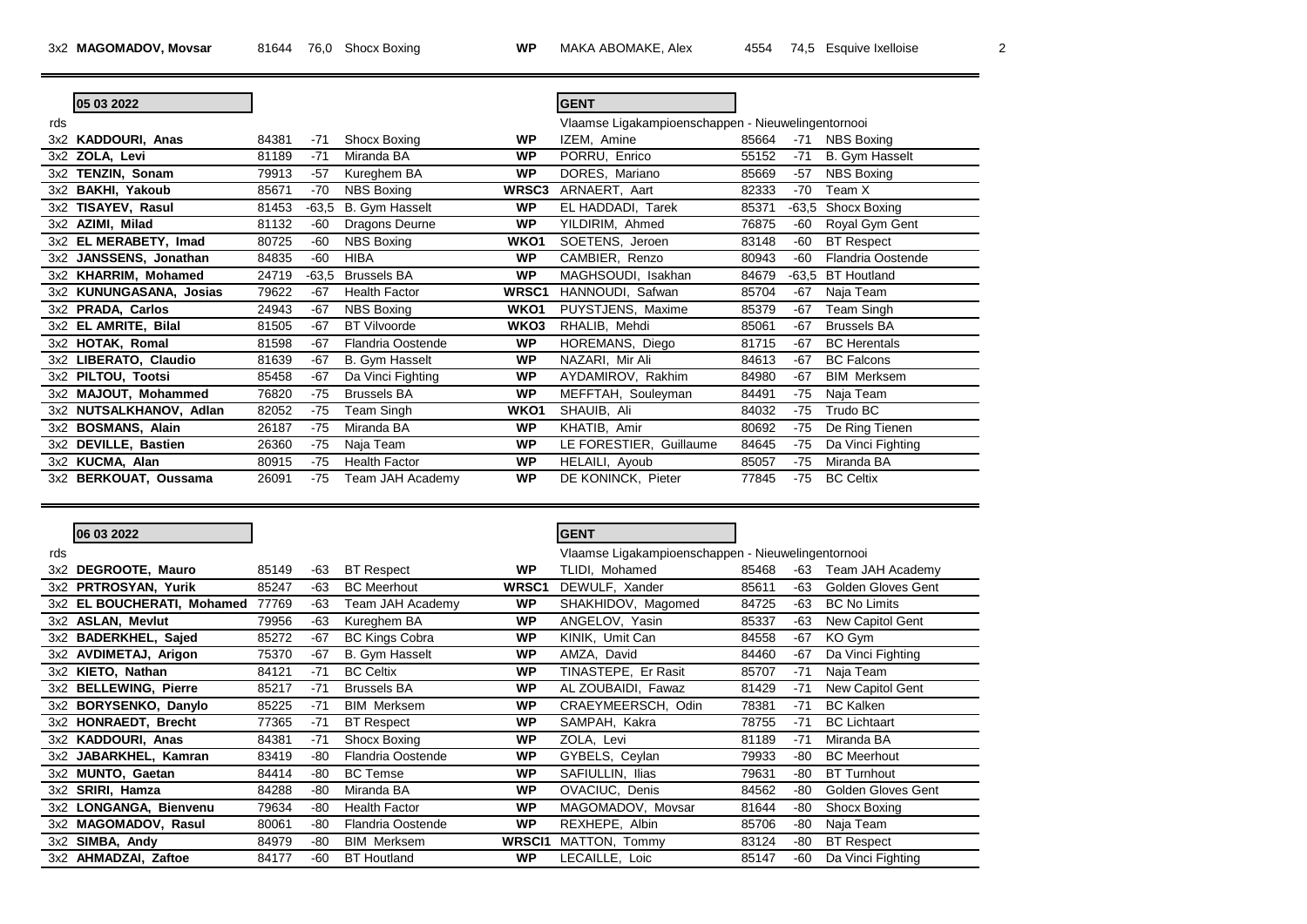| <b>JANSSENS.</b><br>3x2<br>Jonathan | 84835 | $-60$ | HIBA              | WP | $\overline{\phantom{a}}$ MERABETY<br>Imad | 80725 | $-60$ | <b>NBS Boxing</b>  |  |
|-------------------------------------|-------|-------|-------------------|----|-------------------------------------------|-------|-------|--------------------|--|
| Idris<br><b>LEGANASE.</b><br>3x2    | 77249 | $-86$ | The Academy Ghent | WP | HAJ HADDOU.<br>Nawfal                     | 84472 | -86   | <b>Brussels BA</b> |  |
| Chikhou<br><b>SIAMAND.</b><br>3x2   | 82422 | -86   | <b>BC Kalker</b>  | WP | .AMAIRE.<br>Alex                          | 85141 | $-86$ | <b>BT</b> Respect  |  |

|     | 08-12 03 2022              |       |       |              |           | <b>OROPESA DEL MAR (SPA)</b> |       |       |              |
|-----|----------------------------|-------|-------|--------------|-----------|------------------------------|-------|-------|--------------|
| rds |                            |       |       |              |           | 36° Boxam Tournament         |       |       |              |
|     | 3x3 ESCOBAR, Gabriel       |       | -54   | Spain        | <b>WP</b> | BOUDHI, Zakaria              | 24474 | -54   | Team Belgium |
|     | 3x3 <b>BARROSO, Javier</b> |       | -60   | Spain        | <b>WP</b> | <b>CUISINIER, Litz</b>       | 45766 | -60   | Team Belgium |
|     | 3x3 GRAU, Enzo             |       | -63.5 | France       | <b>WP</b> | ARFA, Yassine                | 25011 | -63.5 | Team Belgium |
|     | 3x3 CERNOJA, Tadej         |       | -60   | Slovenia     | <b>WP</b> | D'ALESSANDRO, Flavio         | 55152 | -60   | Team Belgium |
|     | 3x3 CRICKX, Thorsten       | 23495 | -92   | Team Belgium | <b>WP</b> | COUPE, Seydi                 |       | -92   | France       |
|     | 3x3 REYES PLA, Emmanuel    |       | -92   | Spain        | <b>WP</b> | CRICKX, Thorsten             | 23495 | -92   | Team Belgium |
|     | 3x3 USTUROI, Vasile        | 75578 | $-57$ | Team Belgium | <b>WP</b> | <b>BARRUC, Antonio</b>       |       | -57   | Spain        |
|     | 3x3 USTUROI, Vasile        | 75578 | $-57$ | Team Belgium | <b>WP</b> | O'MEARA, John                |       | -57   | Engeland     |
|     | <b>Gold Medal</b>          |       |       |              |           |                              |       |       |              |

|     | 12 03 2022                 |       |         |                           |                   | <b>GENT</b>                                        |       |       |                         |
|-----|----------------------------|-------|---------|---------------------------|-------------------|----------------------------------------------------|-------|-------|-------------------------|
| rds |                            |       |         |                           |                   | Vlaamse Ligakampioenschappen - Nieuwelingentornooi |       |       |                         |
|     | 3x2 LASGAA, Haitam         | 85270 | $-50$   | Shocx Boxing              | WP                | RAEES KHAIL, Shahidullah                           | 84612 | -50   | <b>BC Falcons</b>       |
|     | 3x2 AGARROUD, Anas         | 85237 | $-54$   | Kureghem BA               | <b>WP</b>         | TAIDI, Mohamed                                     | 85670 | $-54$ | <b>NBS Boxing</b>       |
|     | 3x2 ACHOUR, Ilyass         | 85471 | $-54$   | Team JAH Academy          | <b>WP</b>         | ABDUL, Huzaifa                                     | 85672 | $-54$ | <b>NBS Boxing</b>       |
|     | 3x2 STANIKZAI, Abaseen     | 82544 | $-63,5$ | Dawsu Leuven              | <b>WP</b>         | ELEZI, Rexhep                                      | 84446 |       | -63,5 Da Vinci Fighting |
|     | 3x2 MADANI, Sabri          | 84524 | $-63.5$ | Team JAH Academy          | <b>WDISQ3</b>     | ELEZI, Egzon                                       | 84447 |       | -63,5 Da Vinci Fighting |
|     | 3x2 HEYSE, Jeremy          | 78996 | $-67$   | Shocx Boxing              | <b>WP</b>         | KHARRIM, Mohamed                                   | 27719 | $-67$ | <b>Brussels BA</b>      |
|     | 3x2 EL AMRITE, Bilal       | 81505 | $-67$   | <b>BT Vilvoorde</b>       | <b>WP</b>         | PRADA, Carlos                                      | 24943 | $-67$ | <b>NBS Boxing</b>       |
|     | 3x2 SHAYAN, Omar Ahmed     | 84677 | $-67$   | Miranda BA                | <b>WP</b>         | HOTAK, Romal                                       | 81598 | $-67$ | Flandria Oostende       |
|     | 3x2 LIBERATO, Claudio      | 80096 | $-67$   | <b>Boxing Gym Hasselt</b> | <b>WP</b>         | PILTOU, Tootsi                                     | 85458 | $-67$ | Da Vinci Fighting       |
|     | 3x2 BELLEWING, Pierre      | 85217 | $-71$   | <b>Brussels BA</b>        | <b>WP</b>         | CHIRA, Ionut                                       | 77937 | $-71$ | <b>NBS Boxing</b>       |
|     | 3x2 BORYSENKO, Danylo      | 85225 | $-71$   | <b>BIM Merksem</b>        | <b>WP</b>         | YILDIRIM, Mohamed                                  | 77929 | $-71$ | <b>Boxing Woest</b>     |
|     | 3x2 KADDOURI, Anas         | 84381 | $-71$   | Shocx Boxing              | <b>WP</b>         | HONRAEDT, Brecht                                   | 77365 | $-71$ | <b>BT</b> Respect       |
|     | 3x2 MAJOUT, Mohamed        | 76820 | $-75$   | <b>Brussels BA</b>        | <b>WP</b>         | KASMI, Mohamed                                     | 85336 | $-75$ | New Capitol gent        |
|     | 3x2 BOSMANS, Alain         | 26187 | $-75$   | Miranda BA                | <b>WP</b>         | NUTSALKHANOV, Adlan                                | 82052 | $-75$ | Team Singh              |
|     | 3x2 DEVILLE, Bastien       | 26360 | $-75$   | Miranda BA                | <b>WP</b>         | ATMANI, Abdelmalik                                 | 85302 | $-75$ | Shocx Boxing            |
|     | 3x2 BERKOUAT, Oussama      | 26091 | $-75$   | Team JAH Academy          | <b>WP</b>         | KUCMA, Alan                                        | 80915 | -75   | <b>Health Factor</b>    |
|     | 3x2 JABARKHEL, Kamran      | 83419 | $-80$   | Flandria Oostende         | <b>WRSCI2</b>     | MUNTO, Gaetan                                      | 84414 | -80   | <b>BC</b> Temse         |
|     | 3x2 MAGOMADOV, Rasul       | 80061 | $-80$   | <b>Flandria Oostende</b>  | WKO1              | GRABOS, Szymon                                     | 25910 | $-80$ | <b>BC Capital City</b>  |
|     | 3x2 SIMBA, Andy            | 84979 | $-80$   | <b>BIM Merksem</b>        | WKO1              | SPIRIO, Tom                                        | 84190 | -80   | Trudo BC                |
|     | 3x2 ABEID, Mohamed         | 79890 | $-86$   | <b>NBS Boxing</b>         | WRSC <sub>2</sub> | ODIMBA, Fabien                                     | 85705 | $-86$ | Naja Team               |
|     | 3x2 KARAMANOUKIAN, Alex    | 85466 | -86     | Fightclub 96              | <b>WP</b>         | BAKISTANLI, Samicam                                | 71506 | -86   | Wimme Brugge            |
|     | 3x2 TEKITSA KENFACK, Frank | 85253 | $-92$   | <b>BC</b> Asse            | WRSC <sub>2</sub> | DEMAEGHT, Steve                                    | 84265 | -92   | Naja Team               |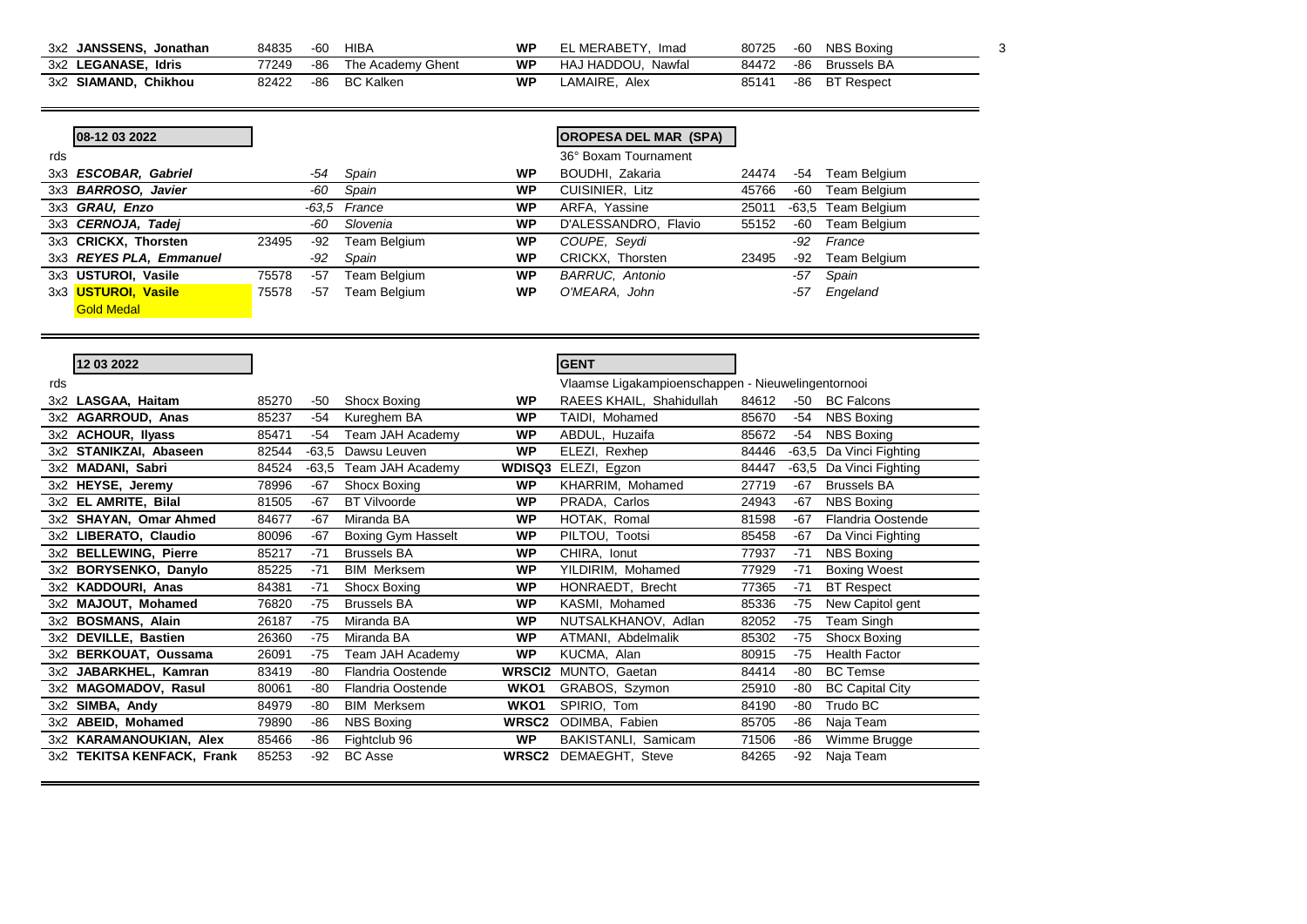|     | 13 03 2022                                        |                |         |                                                |                  | <b>GENT</b>                                        |                |         |                                                  |
|-----|---------------------------------------------------|----------------|---------|------------------------------------------------|------------------|----------------------------------------------------|----------------|---------|--------------------------------------------------|
| rds |                                                   |                |         |                                                |                  | Vlaamse Ligakampioenschappen - Nieuwelingentornooi |                |         |                                                  |
|     | 3x2 DEQUIDT, Renzo                                | 77716          | -57     | <b>BC Poperinge</b>                            | WKO <sub>2</sub> | BAH, Mamadou                                       | 85472          |         | -57 Team JAH Academy                             |
|     | 3x2 TENZIN, Sonam                                 | 79913          | $-57$   | Kureghem BA                                    | WAB <sub>2</sub> | MARIJSE, Emiel                                     | 85293          | $-57$   | <b>BT</b> Houtland                               |
|     | 3x2 PETROSYAN, Yurik                              | 85247          | -63     | <b>BC Meerhout</b>                             | WKO1             | DEGROOTE, Mauro                                    | 85149          | -63     | <b>BT</b> Respect                                |
|     | 3x2 ABALHI, Bilal                                 | 27171          | -70     | <b>BC Capital City</b>                         | wwo              | BOUFRAI, Huzaifa                                   | 85667          | -70     | <b>NBS Boxing</b>                                |
|     | 3x2 BAKHI, Yakoub                                 | 85671          | -70     | <b>NBS Boxing</b>                              | <b>WP</b>        | BOULERCHA, Quosai                                  | 85668          | -70     | <b>NBS Boxing</b>                                |
|     | 3x2 RAYEN, Ben Othman                             | 84474          | -75     | <b>BC Kalken</b>                               | <b>WP</b>        | TOMBEUR, Tyban                                     | 80087          | -75     | <b>BC Poperinge</b>                              |
|     | 3x2 OBAID, Malikzada                              | 84719          | -57     | <b>BC Falcons</b>                              | <b>WP</b>        | BENHAMMOU, Mohamed                                 | 81413          | -57     | <b>Brussels BA</b>                               |
|     | 3x2 HAIDARI, Baheer                               | 85310          | -60     | Kubat Gym                                      | WP               | KHAWAM, Bilal                                      | 84424          | -60     | Shocx Boxing                                     |
|     | 3x2 BOUCHLAGMI, Achraf                            | 85264          | $-63,5$ | <b>BC Asse</b>                                 | <b>WP</b>        | CHOBLI, Daryl                                      | 84617          | $-63,5$ | <b>Brussels BA</b>                               |
|     | 3x2 TISAYEV, Rasul                                | 81453          | $-63,5$ | <b>Boxing Gym Hasselt</b>                      | <b>WP</b>        | MERTENS, Jan                                       | 79144          | -63,5   | Team Impact                                      |
|     | 3x2 OUAHABI, Ismael                               | 84991          | -67     | <b>Brussels BA</b>                             | <b>WP</b>        | AYITEVI, Hornel                                    | 84684          | -67     | Golden Gloves Gent                               |
|     | 3x2 AVDIMETAJ, Arigon                             | 75370          | -67     | Boxing Gym Hasselt                             | <b>WP</b>        | BADERKHEL, Sayed                                   | 85272          | -67     | <b>BC Kings Cobra</b>                            |
|     | 3x2 ARUFKHAIL, Sabawoon                           | 85308          | $-71$   | Kubat Gym                                      | <b>WP</b>        | EL ABBOUBI, Wassim                                 | 85666          | $-71$   | <b>NBS Boxing</b>                                |
|     | 3x2 MITOD, Bilal                                  | 81702          | -71     | Miranda BA                                     | <b>WP</b>        | MESSELMANI, Hassan                                 | 84546          | $-71$   | Shocx Boxing                                     |
|     | 3x2 LINGIER, Roman                                | 80066          | -80     | Flandria Oostende                              | WP               | TRICHOT, Sebastien                                 | 81685          | -80     | <b>BT</b> Respect                                |
|     | 3x2 KABONGO, Chris Kamba                          | 85230          | $92+$   | <b>BC No Limits</b>                            | <b>WP</b>        | VIVEY, Owen                                        | 85212          | $92+$   | <b>BT</b> Respect                                |
|     | 3x2 VAN DE VELDE, Louisa                          | 79741          | -70     | <b>BC Celtix</b>                               | <b>WP</b>        | JAMOU EL HODA, Manar                               | 81460          | $-70$   | <b>Brussels BA</b>                               |
|     | 3x2 AHMADZAI, Zaftoe                              | 84177          | -60     | <b>BT</b> Houtland                             | <b>WP</b>        | JANSSENS, Jonathan                                 | 84835          | -60     | <b>HIBA</b>                                      |
|     | 3x2 MADANI, Sabri                                 | 84524          | -63,5   | Team JAH Academy                               | WP               | HEYSE, Jeremy                                      | 78996          | $-63,5$ | <b>Shocx Boxing</b>                              |
|     | 3x2 EL AMRITE, Bilal                              | 81505          | -67     | <b>BT Vilvoorde</b>                            | <b>WP</b>        | KUNUNGASANA, Josias                                | 79622          | -67     | <b>Health Factor</b>                             |
|     | 3x2 SHAYAN, Omar Ahmed                            | 84677          | -67     | Miranda BA                                     | <b>WP</b>        | LIBERATO, Claudio                                  | 81639          | -67     | <b>Boxing Gym Hasselt</b>                        |
|     |                                                   |                |         |                                                |                  |                                                    |                |         |                                                  |
| rds | 11-03-22<br>4x3 BELL, Liam                        |                | 61,3    | <b>United Kingdom</b>                          | WP               | Rotherham (U.K.)<br>TURCO, Angelo                  | 42576          |         | 63,6 Burfi, Mauro                                |
|     | 12-03-2022                                        |                |         |                                                |                  | La Louvière                                        |                |         |                                                  |
| rds |                                                   |                |         |                                                |                  | Tournoi des Novices de la L.F.B.                   |                |         |                                                  |
|     | 3x2 MARIAGE, Shirel                               | 47044          |         | -60,0 Sder B.C.                                | <b>WRSC2</b>     | MARCHAL, Fiona                                     | 46867          |         | -60,0 B.A. Les Gants d'Or                        |
|     | 3x2 KHERROUBI, Ayoub                              | 27486          |         | -63,5 Esquive Ixelloise                        | WP               | GOCI, Alban                                        | 26968          |         | -63,5 B.C. Cabanas Braine-l'A.                   |
|     | 3x2 VOLO, Anthony                                 | 57036          |         | -63,5 B.C. Cocktail                            | <b>WP</b>        | DUQUET, Anthony                                    | 49936          |         | -63,5 Esquive Carolo                             |
|     | 3x2 FAZLJIU, Djelal                               | 48330          |         | -63,5 B.C. Clément                             | WP               | MOUFEK, Saïd                                       | 49729          |         | -63,5 Modern B.C. Hornu                          |
|     | 3x2 BOON, Jalen                                   | 48197          |         | -63,5 B.C. Bufi                                | <b>WP</b>        | DE CALUWE, Robin                                   | 49743          |         | -63,5 B.A. Les Gants d'Or                        |
|     | 3x2 BOUCHAMA, Amine                               | 27260          |         | -63,5 Magenge B.T.                             | <b>WP</b>        | CATY, Jeoffrey                                     | 48550          |         | -63,5 B.C. Leuze-en-Hainaut                      |
|     | 3x2 VANNESTE, Luca                                | 26826          |         | -67,0 Buena Vista B.C.                         | WKOr3            | PITROPAKIS, Markos                                 | 48595          |         | -67.0 Sder B.C.                                  |
|     | 3x2 MIDI MIDONG MAYONGA, Am 47843 -71,0 B.C. Bufi |                |         |                                                | <b>WP</b>        | HAUSPIE, Frédéric                                  |                |         | 25040 -71,0 B.T. Bellini                         |
|     | 3x2 SHEHU, Stiven                                 | 47732          |         | -71,0 Boxing Gym Club Namuroi:                 | WP               | VIZLI, Youri                                       | 56548          |         | -71,0 Promotion GMG Cheratte-Visé                |
|     | 3x2 ALTRUY, Kevin                                 | 81521          | $-71,0$ | B.C. Leuze-en-Hainaut                          | WP               | NEJA, Anice                                        | 27383          |         | -71,0 Esquive Ixelloise                          |
|     | 3x2 SIMEON, Antony                                | 26038          | $-71,0$ | B.A.B. Uccle                                   | <b>WP</b>        | LA DELFA, Alexandre                                | 56940          |         | -71,0 B.T. Evolution                             |
|     | 3x2 AMMAR, Fouad                                  | 45282          |         | -71,0 Boxeur 13                                | WKOr1            | FALCONIERI, Luigi                                  | 27242          |         | -71,0 B.C. Cabanas                               |
|     | 3x2 MEUNIER, Cyril                                | 49688          |         | -71,0 B.C. Cabanas                             | <b>WP</b>        | VARGAS LOPEZ, José                                 | 46143          |         | -71,0 Boxeur 13                                  |
|     | 3x2 FOTUE, Franck<br>3x2 TCHOUNKE, Luc            | 26941<br>57026 |         | -75,0 Esquive Ixelloise<br>-80,0 B.C. Cocktail | <b>WP</b><br>WP  | JEBBOUR KATAI, Nabil<br>POLIZZI, Federico          | 56674<br>46407 |         | -75,0 B.C. Han Geki<br>-80,0 Garcia's Boxing Gym |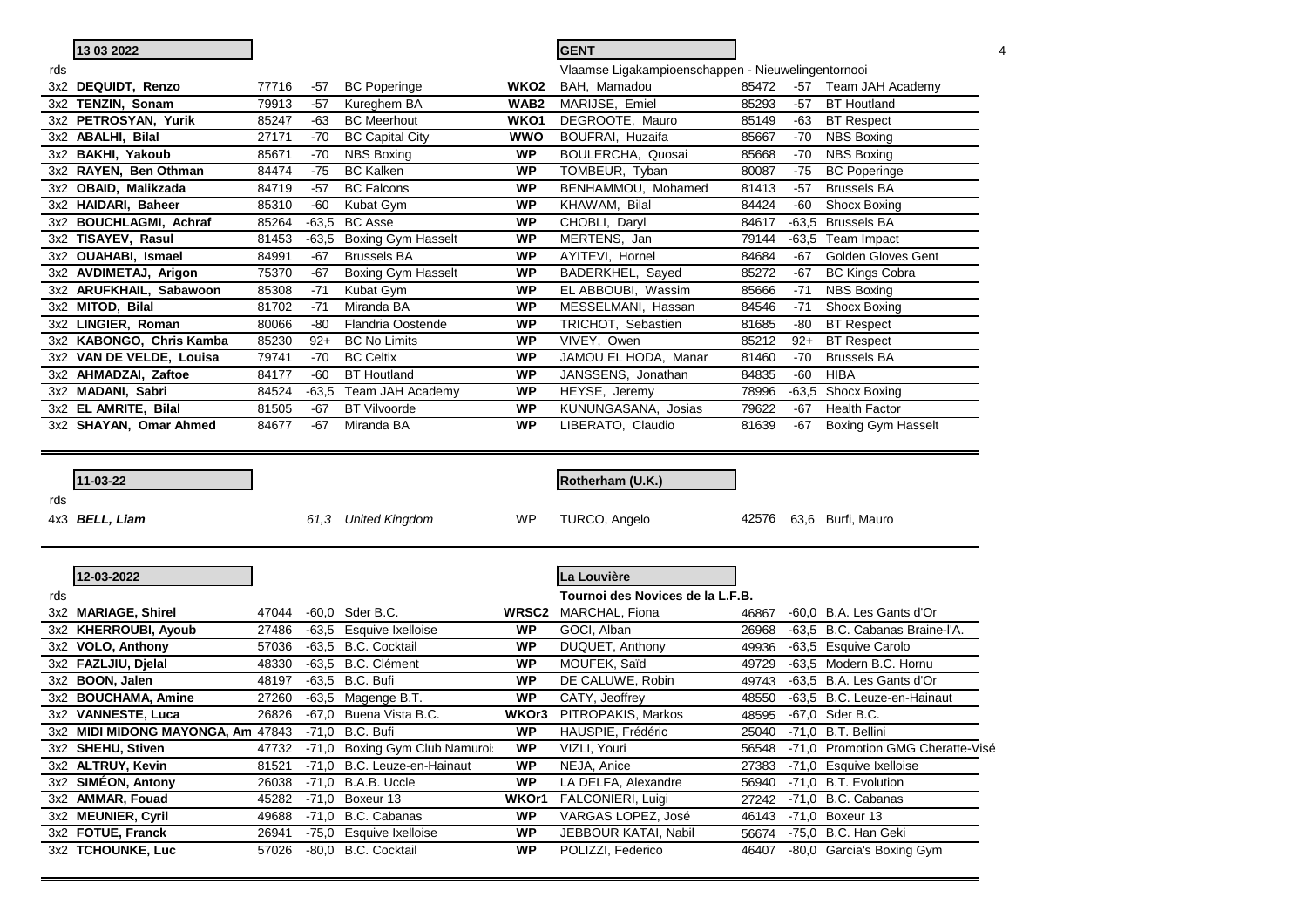|     |                            |       |      |                             |              |                                  |        | 5                                 |
|-----|----------------------------|-------|------|-----------------------------|--------------|----------------------------------|--------|-----------------------------------|
|     | 13-03-2022                 |       |      |                             |              | La Louvière                      |        |                                   |
| rds |                            |       |      |                             |              | Tournoi des Novices de la L.F.B. |        |                                   |
|     | 3x2 BAGHOUZ, Hamza         | 46800 |      | -60,0 B.C. Bufi             | WP           | LACASSAIGNE, Léo                 | 47374  | -60,0 B.T. Bellini                |
|     | 3x2 KHERROUBI, Ayoub       | 27486 |      | -63,5 Esquive Ixelloise     | WP           | DEGRÈVE, Hugolin                 | 49166  | -63,5 B.T. Bellini                |
|     | 3x2 KULAKSIZ, Murat        | 47921 |      | -63,5 B.C. Bufi             | WP           | MUKENDI KAROTSHI, Benoit         | 26332  | -63,5 Esquive Ixelloise           |
|     | 3x2 VOLO, Anthony          | 57036 |      | -63,5 B.C. Cocktail         | <b>WP</b>    | KISLALI, Musab                   | 47921  | $-63,5$ Boxeur 13                 |
|     | 3x2 FAZLJIU, Djelal        | 48330 |      | -63,5 B.C. Clément          | <b>WP</b>    | BOON, Jalen                      | 48197  | -63,5 B.C. Bufi                   |
|     | 3x2 BOUCHAMA, Amine        | 27260 |      | -63,5 Magenge B.T.          | WP           | SAVIGNANO, Guillaume             | 49302  | -63,5 B.C. Binche Bogota          |
|     | 3x2 GRACEFFA, Pierre       | 26056 |      | $-63.5$ B.A.B. Uccle        | WP           | MIHALI, Grigore Catalin          | 57004  | -63,5 B.C. Han Geki               |
|     | 3x2 VANNESTE, Luca         | 26286 |      | -67,0 Buena Vista B.C.      | <b>WP</b>    | UMAROV, Dzjamaldin               | 54035  | -67,0 M.K.A.F. Malmedy            |
|     | 3x2 SCHEFFER, Geoffrey     | 56288 |      | -67,0 B.C. Cocktail         | WP           | DI CESARE, Thomas                | 49030  | -67.0 Boxeur 13                   |
|     | 3x2 PERRINI, Léandro       | 47903 |      | -67,0 Fortunato B.C.        | WP           | NAMMAS, Younes                   | 57071  | -67,0 B.C. Cuban Bressoux         |
|     | 3x2 ALTRUY, Kevin          | 81521 |      | -71,0 B.C. Leuze-en-Hainaut | <b>WP</b>    | SIMEON, Antony                   | 26038  | -71,0 B.A.B. Uccle                |
|     | 3x2 AMMAR, Fouad           | 45282 |      | -71,0 Boxeur 13             | <b>WP</b>    | MEUNIER, Cyril                   | 49688  | -71,0 B.C. Cabanas                |
|     | 3x2 EL MOUSSAOUI, Oussama  | 55408 |      | -75,0 B.C. Cuban Bressoux   | WP           | SAIH, Ismael                     | 47341  | -75,0 Boxing Gym Club Namurois    |
|     | 3x2 FOTUE, Franck          | 26941 |      | -75,0 Esquive Ixelloise     | WKOr3        | UCAKCI, Mehmet                   | 53776  | -75,0 Promotion GMG Cheratte-Visé |
|     | 3x2 HABIEB, Ibrahim        | 56618 |      | -75,0 B.C. Cuban Bressoux   | <b>WP</b>    | <b>KETELAERS, Alessio</b>        | 47941  | $-75.0$ A.M.B.A.                  |
|     | 3x2 VAN TUIJN, Axel        | 27432 |      | -75,0 Esquive Ixelloise     | <b>WRSC3</b> | SIMON, Noah                      | 49674  | -75,0 B.C. Bufi                   |
|     | 3x2 COLONVAL, Jean-Mathieu | 48607 |      | +92,0 B.C. Bufi             | WP           | MAUREL, Baptiste                 | 25461  | +92,0 Esquive Ixelloise           |
|     |                            |       |      |                             |              |                                  |        |                                   |
|     |                            |       |      |                             |              |                                  |        |                                   |
|     | 19-03-22                   |       |      |                             |              | <b>DUDELANGE(LU)</b>             |        |                                   |
| rds |                            |       |      |                             |              |                                  |        |                                   |
|     | 3x2 AFONSO DE SOUSA        |       |      | <b>B.C.DUDELANGE</b>        | W.P          | LARSSON, Narcy                   | 49.209 | <b>B.C.FLOBECQ</b>                |
|     |                            |       |      |                             |              |                                  |        |                                   |
|     |                            |       |      |                             |              |                                  |        |                                   |
|     | 26-03-22                   |       |      |                             |              | Leeds (U.K.)                     |        |                                   |
|     |                            |       |      |                             |              |                                  |        |                                   |
| rds |                            |       |      |                             |              |                                  |        |                                   |
|     | 6x3 FRENCH, Calum          |       | 62.4 | <b>United Kingdom</b>       |              | <b>WKOT3</b> TURCO, Angelo       | 42576  | 63,6 Burfi, Mauro                 |
|     |                            |       |      |                             |              |                                  |        |                                   |
|     |                            |       |      |                             |              |                                  |        |                                   |
|     | 26 03 2022                 |       |      |                             |              | <b>AVESNES (FRA)</b>             |        |                                   |
| rds |                            |       |      |                             |              |                                  |        |                                   |
|     | 6x3 EL ACHI, Mohamed       | 53979 |      | 76,6 Tampere                | <b>WP</b>    | GVAJAVA, Nika                    |        | 76.4 France                       |
|     |                            |       |      |                             |              |                                  |        |                                   |
|     |                            |       |      |                             |              |                                  |        |                                   |
|     | 26-03-22                   |       |      |                             |              | <sub>-</sub> a Louvière          |        |                                   |
| rds |                            |       |      |                             |              | Tournoi des Novices de la L.F.B. |        |                                   |
|     | 3x2 THERER, Axel           | 48611 |      | $-57,0$ B.C. Flobecq        | WP           | WEISS, Jimmy                     | 45639  | -57,0 Garcia's Boxing Gym         |
|     | 3x2 BAGHOUZ, Hamza         | 46800 |      | -60,0 B.C. Bufi             | <b>WP</b>    | NOTARRIGO, Giuliano              | 49346  | -60,0 Boxing Gym Club Namurois    |
|     | 3x2 WEISS, James           | 45638 |      | -60,0 Garcia's Boxing Gym   | WP           | SCHONEVELD, Lucas                | 57025  | -60,0 B.C. Cabanas                |
|     | 3x2 ISAERT, Waylon         | 49159 |      | -63,0 B.C. Binche Bogota    | WP           | LARMINIEr, Théo                  | 55920  | -63,0 B.T. Evolution              |
|     | 3x2 KHERROUBI, Ayoub       | 27486 |      | -63,5 Esquive Ixelloise     | <b>WP</b>    | KULAKSIZ, Murat                  | 47921  | -63,5 B.C. Bufi                   |
|     | 3x2 ABBATE, Flavio         | 48934 |      | -71,0 Modern B.C. Hornu     | <b>WP</b>    | EL MOUSSAOUI, Anass              | 55407  | -71,0 B.C. Cuban Bressoux         |
|     | 3x2 ELADMI, Younes         | 27616 |      | -71,0 12 Rounds - Fight Off | WP           | CAMPION, Mano                    | 47279  | -71,0 B.T. Bellini                |
|     |                            |       |      |                             |              |                                  |        |                                   |
|     | 3x2 BULGUCHEV, Akramat     | 49309 |      | -80,0 B.C. Clément          | WP           | ROTTHIER, Andrew                 | 46206  | -80,0 B.C. Bufi                   |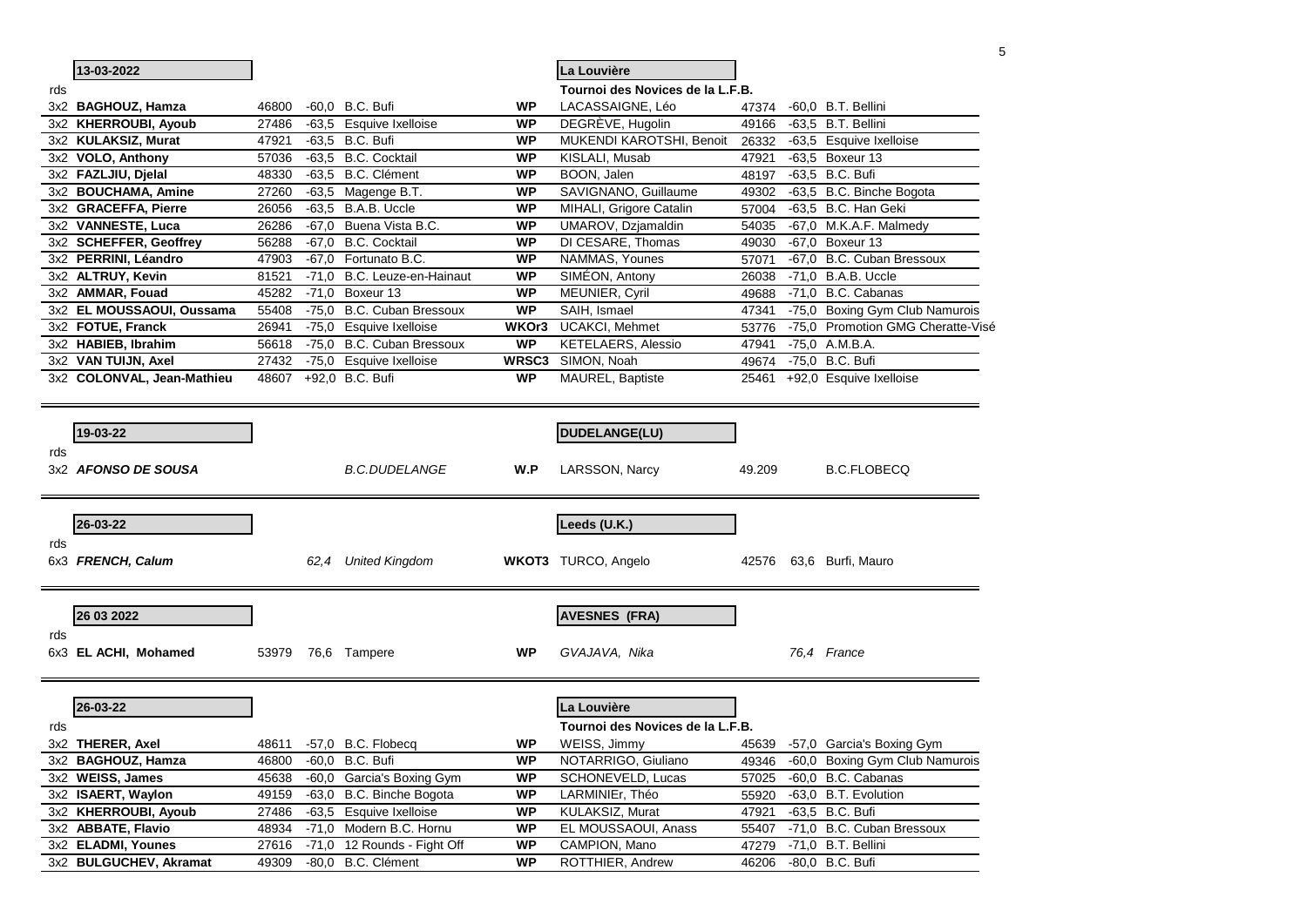| 3x2 VANDEWEEGHE, Estelle  | 27506 |         | -54,0 Buena Vista B.C.      | <b>WP</b> | KASIN, Yesna            | 46397 | -54.0 B.C. Bufi<br>6              |
|---------------------------|-------|---------|-----------------------------|-----------|-------------------------|-------|-----------------------------------|
| 3x2 LUTGEN, Anne          | 25391 |         | -66,0 Esquive Ixelloise     | <b>WP</b> | NACHTEGAELE, Marie      | 26933 | -66.0 Buena Vista B.C.            |
| 3x2 MOHAMMADI, Ali Nazar  | 48136 | -57.0   | B.C. Flobeca                | <b>WP</b> | BAYSKHANOV, Arslan      | 77869 | -57.0 B.C. Cocktail               |
| 3x2 BECQUET, Noah         | 48341 | -57.0   | Esquive Carolo              | <b>WP</b> | GARCIA-SANCHEZ, Alessio | 46719 | -57,0 Garcia's Boxing Gym         |
| 3x2 DE PAOLI, Alessio     | 56513 | $-60,0$ | Team Lao                    | <b>WP</b> | JOUSTEN, Guillaume      | 56513 | -60,0 Promotion GMG Cheratte-Visé |
| 3x2 FAZLJIU, Dielal       | 48330 |         | -63.5 B.C. Clément          | <b>WP</b> | VOLO, Anthony           | 57036 | -63.5 B.C. Cocktail               |
| 3x2 BOUCHAMA, Amine       | 27260 | -63.5   | Magenge B.T.                | <b>WP</b> | <b>GRACEFFA, Pierre</b> | 26056 | $-63.5$ B.A.B. Uccle              |
| 3x2 SCHEFFER, Geoffrey    | 56288 | -67.0   | B.C. Cok                    | <b>WP</b> | VANNESTE, Luca          | 26286 | -67.0 Buena Vista B.C.            |
| 3x2 BAUDUIN, Brice        | 48584 | $-67.0$ | Beaumont Beat B.C.          | <b>WP</b> | PERRINI, Léandro        | 42907 | -67.0 Fortunato B.C.              |
| 3x2 SHEHU, Stiven         | 47732 | $-71.0$ | Boxing Gym Club Namuroi:    | <b>WP</b> | SIMEON, Antony          | 26038 | $-71,0$ B.A.B. Uccle              |
| 3x2 AMMAR, Foued          | 45282 | $-71.0$ | Boxeur 13                   | <b>WP</b> | VANNESTE, Maximilien    | 27160 | -71,0 Esquive Ixelloise           |
| 3x2 EL MOUSSAOUI, Oussama | 55408 |         | -75.0 B.C. Cuban Bressoux   | <b>WP</b> | FOTUE, Franck           | 26941 | -75,0 Esquive Ixelloise           |
| 3x2 HABIEB, Ibrahim       | 56618 |         | -75.0 B.C. Cuban Bressoux   | <b>WP</b> | VAN TUIJN, Axel         | 27432 | -75,0 Esquive Ixelloise           |
| 3x2 LABARRE, Arnaud       | 26636 |         | $-80.0$ B.A.B. Uccle        | <b>WP</b> | TCHOUNKE, Luc           | 57026 | -80.0 B.C. Cocktail               |
| 3x2 ADAM, Tom             | 27363 | -86.0   | <b>Executive Fitness</b>    | <b>WP</b> | FADEUR, Jordan          | 56108 | -86,0 B.T. Evolution              |
| 3x2 BOLHANDIA, Bilal      | 47394 |         | -86.0 Fortunato B.C.        | <b>WP</b> | KHATIB, Moulay Mohamed  | 47555 | -86,0 12 Rounds - Fight Off       |
| 3x2 RACHOEV, David        | 47758 |         | -92,0 B.C. Bufi             | <b>WP</b> | CHAER, Mohamed          | 24978 | -92,0 Executive Fitness           |
| 3x2 CELA, Ardi            | 26714 |         | +92,0 12 Rounds - Fight Off | WKOr2     | DEPASSE, Rudy           | 43334 | +92.0 B.C. Bufi                   |
|                           |       |         |                             |           |                         |       |                                   |

|     | 27-03-22                          |       |         |                             |                   | La Louvière                      |       |         |                                    |
|-----|-----------------------------------|-------|---------|-----------------------------|-------------------|----------------------------------|-------|---------|------------------------------------|
| rds |                                   |       |         |                             |                   | Tournoi des Novices de la L.F.B. |       |         |                                    |
| 3x1 | <b>DELLA VALLE, Ezio</b>          | 47785 | $-36,0$ | Beaumont Beat B.C.          | <b>WP</b>         | Corsi-Schtenegry, Enzo           | 49548 |         | -36.0 B.C.Talki                    |
|     | 3x1,5 XHROUET, Gabriel            | 56789 | $-40.0$ | <b>B.C.Seraing</b>          | <b>WP</b>         | DENORME, William                 | 48189 | $-40.0$ | Beaumont Beat B.C.                 |
|     | 3x1,5 BRANDERS, Jeremie           | 48222 | $-54,0$ | Beaumont Beat B.C.          | <b>WP</b>         | Guseynov, Abdourahman            | 55417 | $-54.0$ | <b>GMG Herstal Renerte</b>         |
|     | 3x2 LEONARD, Santino              | 47673 | $-50,0$ | <b>B.C.Garcia</b>           | <b>WP</b>         | Vanderstraeten, Troy             | 47427 |         | -50,0 B.T. Bellini                 |
|     | 3X2 BOUTARRADA RHAZARI, Mol 49588 |       | $-54,0$ | Sder B.C.                   | WRSC <sub>2</sub> | ALAIMO, Massimo                  | 49083 |         | -54,0 B.T. Bellini                 |
|     | 3x2 TOUKOUKI, Jihad               | 55589 | $-57,0$ | <b>GMG Herstal Renerte</b>  | <b>WP</b>         | THERER, Axel                     | 48611 | $-57.0$ | B.C. Flobecq                       |
|     | 3x2 BAGHOUZ, Hamza                | 46800 | $-60.0$ | B.C. Bufi                   | <b>WP</b>         | WEISS, James                     | 45638 | $-60.0$ | Garcia's Boxing Gym                |
|     | 3x2 ISAERT, Waylon                | 49159 | $-63.0$ | B.C. Binche Bogota          | <b>WP</b>         | Weibel, Medji                    | 49625 |         | -63.0 Sder B.C.                    |
| 3x2 | DE BARSY, Florian                 | 25393 | $-70,0$ | Esquive Ixelloise           | <b>WP</b>         | Palacci, Noé                     | 27269 |         | -70,0 B.C. Cabanas Braine-L'Alleud |
|     | 3x2 YAMAC, Ramazan-Efe            | 48599 | $-60,0$ | Fortunato B.C.              | WRSC1             | TORDEUR, Luis                    | 24733 | -60.0   | B.C. Cabanas Braine-L'Alleud       |
|     | 3x2 ABBATE, Flavio                | 48934 | $-71,0$ | Modern B.C. Hornu           | <b>WP</b>         | Eladmi, Younes                   | 27616 |         | -71,0 12 Round Promotion           |
|     | 3x2 M'RABET YOUSFI, Mohamed       | 25970 | $-80.0$ | Esquive Ixelloise           | <b>WP</b>         | Bulguchev, Akramat               | 49309 |         | -80,0 B.C. Clément                 |
|     | 3x2 KOUHMANE, Maissa              | 26827 | $-52,0$ | Esquive Ixelloise           | <b>WP</b>         | Mineo, Louise                    | 49116 |         | $-52.0$ B.C. Flobecg               |
|     | 3x2 ANTOINE, Mélissa              | 53861 | $-54,0$ | <b>B.C. Coktail</b>         | <b>WP</b>         | Vandeweege, Estelle              | 27506 | $-54.0$ | Buena Vista B.C.                   |
|     | 3x2 MOHAMMADI, Ali Nazar          | 48136 | $-57,0$ | <b>B.C. Flobeca</b>         | WAR1              | Becquet, Noah                    | 48341 | $-57.0$ | <b>Esquive Carolo</b>              |
|     | 3x2 HAMMOUDA, Mehdi               | 46630 | $-60,0$ | Baghouz Boxing Gym          | <b>WP</b>         | De Paoli, Alessio                | 56513 | $-60,0$ | Team Lao                           |
|     | 3x2 BOUCHAMA, Amine               | 27260 | $-63.5$ | Magenge B.T.                | WP                | Fazljiu, Djelal                  | 48330 |         | -63,5 B.C. Clément                 |
|     | $3x2$ SCHEFFER, Geoffrey          | 56288 | $-67,0$ | <b>B.C. Coktail</b>         | <b>WP</b>         | Bauduin, Brice                   | 48582 | -67.0   | Beaumont Beat B.C.                 |
|     | 3x2 SHEHU, Stiven                 | 47732 | $-71,0$ | Boxing Gym Club Namuroi:    | <b>WP</b>         | AMMAR, Foued                     | 45282 |         | $-71,0$ Boxeur 13                  |
|     | 3x2 EL MOUSSAOUI, Oussama         | 55408 | $-75,0$ | <b>B.C. Cuban Bressoux</b>  | <b>WP</b>         | HABIEB, Ibrahim                  | 56618 | $-75.0$ | <b>B.C. Cuban Bressoux</b>         |
|     | 3x2 BOLHANDIA, Bilal              | 47394 | $-86,0$ | Fortunato B.C.              | <b>WP</b>         | ADAM, Tom                        | 27363 | $-86.0$ | <b>Executive Fitness</b>           |
|     | 3x2 LEJEUNE, Thibaut              | 24744 | $-92,0$ | <b>Esquive Carolo</b>       | <b>WP</b>         | Rachoev, David                   | 47758 |         | -92,0 B.C.Bufi                     |
|     | 3x2 CELA, Ardi                    | 26714 |         | +92,0 12 Rounds - Fight Off | WRSC1             | Colonval, Jean-Mathieu           | 48607 |         | +92,0 B.C.Bufi                     |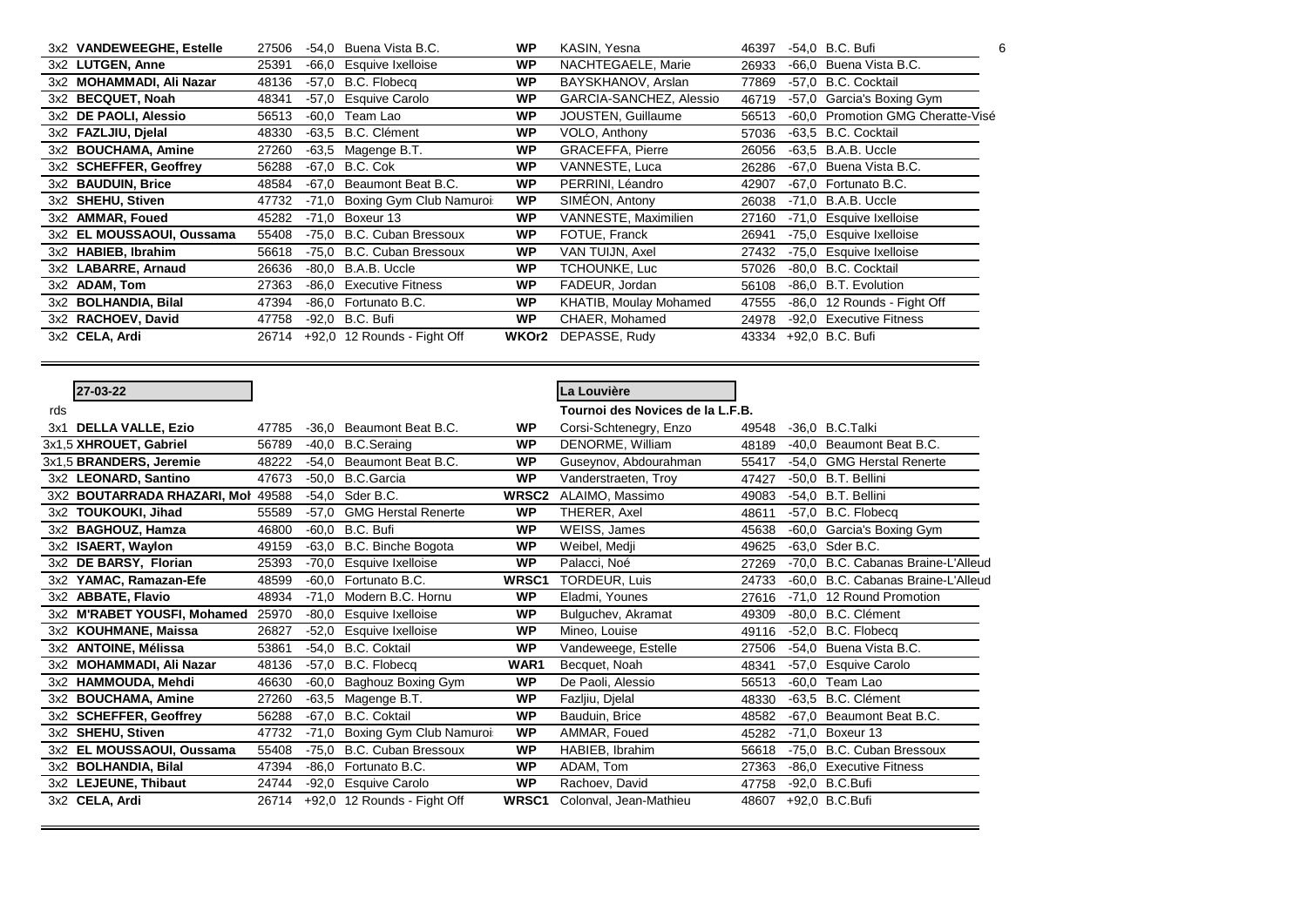|     | 26 03 2022                 |       |       |                          |                   | <b>GENT</b>                                        |       |       |                          |  |
|-----|----------------------------|-------|-------|--------------------------|-------------------|----------------------------------------------------|-------|-------|--------------------------|--|
| rds |                            |       |       |                          |                   | Vlaamse Ligakampioenschappen - Nieuwelingentornooi |       |       |                          |  |
| 3x2 | <b>MAGOMADOV, Umat</b>     | 80617 | $-71$ | <b>Flandria Oostende</b> | <b>WP</b>         | BELLEWING, Pierre                                  | 85217 | $-71$ | <b>Brussels BA</b>       |  |
|     | 3x2 KADDOURI, Anas         | 84381 | $-71$ | Shocx Boxing             | <b>WP</b>         | BORYSENKO, Danylo                                  | 85225 | $-71$ | <b>BIM Merksem</b>       |  |
|     | 3x2 BOSMANS, Alain         | 26187 | $-75$ | Miranda BA               | <b>WP</b>         | MAJOUT, Mohamed                                    | 76820 | $-75$ | <b>Brussels BA</b>       |  |
|     | 3x2 BERKOUAT, Oussama      | 26091 | $-75$ | Team JAH Academy         | <b>WP</b>         | DEVILLE, Bastien                                   | 26360 | $-75$ | Naja Team                |  |
|     | $3x2$ JABARKHEL, Kamran    | 83119 | -80   | <b>Flandria Oostende</b> | <b>WP</b>         | SRIRI, Hamza                                       | 84288 | -80   | Miranda BA               |  |
|     | 3x2 SIMBA, Andy            | 84979 | -80   | <b>BIM Merksem</b>       | <b>WP</b>         | MAGOMADOV, Rasul                                   | 80061 | -80   | <b>Flandria Oostende</b> |  |
|     | 3x2 ABEID OULD, Mohamed    | 79890 | -86   | <b>NBS Boxing</b>        | WP                | KARAMANOUKIAN, Alex                                | 85466 | -86   | Fightclub 96             |  |
|     | 3x2 YESIL, Feriz           | 81573 | $-92$ | Miranda BA               | <b>WP</b>         | TABALA, Romeo                                      | 85207 | -92   | The Academy Ghent        |  |
|     | 3x2 TEKITSA KENFACK, Frank | 85253 | $-92$ | <b>BC</b> Asse           | <b>WP</b>         | VANHAUWE, Gio                                      | 85677 | $-92$ | Fighters Academy         |  |
|     | 3x2 MANKOUCHI, Adel        | 25805 | $92+$ | Team JAH Academy         | <b>WP</b>         | WOUTERS, Nick                                      | 11508 | $92+$ | <b>BC</b> Meerhout       |  |
|     | 3x2 SYTNYTSKI, Oleksander  | 81645 | $-52$ | Shocx Boxing             | <b>WP</b>         | NJIMA, Salim                                       | 85197 | $-52$ | <b>Brussels BA</b>       |  |
|     | 3x2 <b>ACHOUR, Ilyass</b>  | 85471 | -54   | Team JAH Academy         | WRSC <sub>3</sub> | AGARROUD, Anas                                     | 85237 | -54   | Kureghem BA              |  |
|     | 3x2 DEQUIDT, Renzo         | 77716 | $-57$ | <b>BC</b> Poperinge      | <b>WP</b>         | SONAM, Tenzin                                      | 79916 | $-57$ | Kureghem BA              |  |
|     | 3x2 DECKX, Kiano           | 80655 | -60   | <b>BT Turnhout</b>       | <b>WP</b>         | GREENE, Emile                                      | 85473 | -60   | Team JAH Academy         |  |
|     | 3x2 ASLAN, Mevlut          | 79956 | $-63$ | Kureghem BA              | <b>WP</b>         | PETROSYAN, Yurik                                   | 85247 | $-63$ | <b>BC</b> Meerhout       |  |
|     | 3x2 <b>BAKHI, Yakoub</b>   | 85671 | -70   | <b>NBS Boxing</b>        | <b>WP</b>         | ABALHI, Bilal                                      | 27171 | -70   | <b>Capital City</b>      |  |
|     | 3x2 RAYEN, Ben Othman      | 84474 | $-75$ | <b>BC Kalken</b>         | <b>WP</b>         | GAGIEV, Almalik                                    | 78731 | $-75$ | De Ring Tienen           |  |
|     | 3x2 EL KANDOUSSI, Samir    | 80110 | -54   | <b>Brussels BA</b>       | WRSC1             | AMARKHEL, Jahanzeb                                 | 85138 | $-54$ | Flandria Oostende        |  |
|     | 3x2 OBAID, Malikzada       | 84719 | $-57$ | <b>BC Falcons</b>        | <b>WP</b>         | BOULERCHA, Ayoub                                   | 85665 | $-57$ | <b>NBS Boxing</b>        |  |

**Winnaar Nieuwelingentornooi**

|     | 27 03 2022                         |       |         |                          |           | <b>GENT</b>                                        |       |       |                          |
|-----|------------------------------------|-------|---------|--------------------------|-----------|----------------------------------------------------|-------|-------|--------------------------|
| rds |                                    |       |         |                          |           | Vlaamse Ligakampioenschappen - Nieuwelingentornooi |       |       |                          |
|     | 3x1 RAEES KHAIL, Zahidullah        | 84657 | -30     | <b>BC Falcons</b>        | WP        | MEULEMAN, Remy                                     | 85779 | -30   | <b>BT Houtland</b>       |
|     | 3x2 <b>EL HADDAD, Hamza</b>        | 24510 | -60     | <b>Brussels BA</b>       | <b>WP</b> | HAIDARI, Baheer                                    | 85310 | -60   | Kubat Gym                |
|     | 3x2 TISAYEV, Rasul                 | 81453 | $-63.5$ | Box. Gym Hasselt         | <b>WP</b> | BOUCHLAGHMANI, Achraf                              | 85264 |       | $-63,5$ BC Asse          |
|     | 3x2 OUAHABI, Ismail                | 84991 | $-67$   | <b>Brussels BA</b>       | WP        | AVDIMETAJ, Arigon                                  | 75370 | -67   | Box. Gym Hasselt         |
|     | 3x2 <b>ARUFKHAIL, Sabawoon</b>     | 85309 | $-71$   | Kubat Gym                | <b>WP</b> | MITOD, Bilal                                       | 81702 | $-71$ | Miranda BA               |
|     | 3x2 KARAPETYAN, Georgy             | 73792 | -80     | <b>Bulls Gym</b>         | <b>WP</b> | LINGIER, Ronan                                     | 80066 | -80   | <b>Flandria Oostende</b> |
|     | 3x2 MASOVIC, Harun                 | 85273 | $-92$   | <b>BC Kings Cobra</b>    | <b>WP</b> | HAJDINAJ, Agron                                    | 77569 | -92   | <b>BC</b> Asse           |
|     | 3x2 KABONGO, Chris Kamba           | 85230 | $92+$   | <b>BC No Limits</b>      | <b>WP</b> | DAUWEN, Ferre                                      | 84483 | $92+$ | <b>BC</b> Meerhout       |
|     | 3x2 MONARD, Renate                 | 81786 | $-57$   | Box. Gym Hasselt         | WP        | BALCAZAR, Emilie                                   | 25717 | $-57$ | Miranda BA               |
|     | 3x2 EL SAYYID, Rwaida              | 85606 | $-60$   | <b>BT Sharks</b>         | <b>WP</b> | VENS, Lulu                                         | 84332 | -60   | New Capitol Gent         |
|     | 3x2 VAN DE VELDE, Louisa           | 79741 | -70     | <b>BC Celtics</b>        | WP        | DEVUYST, Melissa                                   | 84530 | -70   | <b>BC</b> Asse           |
|     | 3x2 <b>AHMADZAI, Zaftoe</b>        | 74177 | -60     | <b>BT</b> Houtland       | <b>WP</b> | WAKILI, Farid                                      | 85202 | -60   | <b>Brussels BA</b>       |
|     | 3x2 MADANI, Sabri                  | 84524 | $-63.5$ | Team JAH Academy         | <b>WP</b> | STANIKZAI, Abaseen                                 | 82544 |       | -63,5 Dawsu Leuven       |
|     | 3x2 <b>EL AMRITE, Bilal</b>        | 81505 | $-67$   | <b>BT</b> Vilvoorde      | <b>WP</b> | SHAYAN, Omar Ahmed                                 | 84677 | $-67$ | Miranda BA               |
|     | 3x2 MAGOMADOV, Umat                | 80617 | $-71$   | <b>Flandria Oostende</b> | <b>WP</b> | KADDOURI, Anas                                     | 84381 | $-71$ | Shocx Boxing             |
|     | 3x2 BERKOUAT, Oussama              | 26091 | $-75$   | Team JAH Academy         | <b>WP</b> | BOSMANS, Alain                                     | 26187 | $-75$ | Miranda BA               |
|     | 3x2 JABARKHEL, Kamran              | 83119 | $-80$   | <b>Flandria Oostende</b> | <b>WP</b> | SIMBA, Andy                                        | 84979 | -80   | <b>BIM Merksem</b>       |
|     | 3x2 LEGANASE, Idris                | 77249 | -86     | The Academy Ghent        | <b>WP</b> | ABEID OULD, Mohamed                                | 79890 | -86   | <b>NBS Boxing</b>        |
|     | 3x2 YESIL, Feriz                   | 81573 | $-92$   | Miranda BA               | <b>WP</b> | TEKITSA KENFACK, Frank                             | 85253 | -92   | <b>BC</b> Asse           |
|     | 3x2 MANKOUCHI, Adel                | 25805 | $92+$   | Team JAH Academy         | WP        | BEN ALI, Ayman                                     | 81930 | $92+$ | <b>BC Temse</b>          |
|     | <b>Winnaar Nieuwelingentornooi</b> |       |         |                          |           |                                                    |       |       |                          |

 $\overline{\phantom{a}}$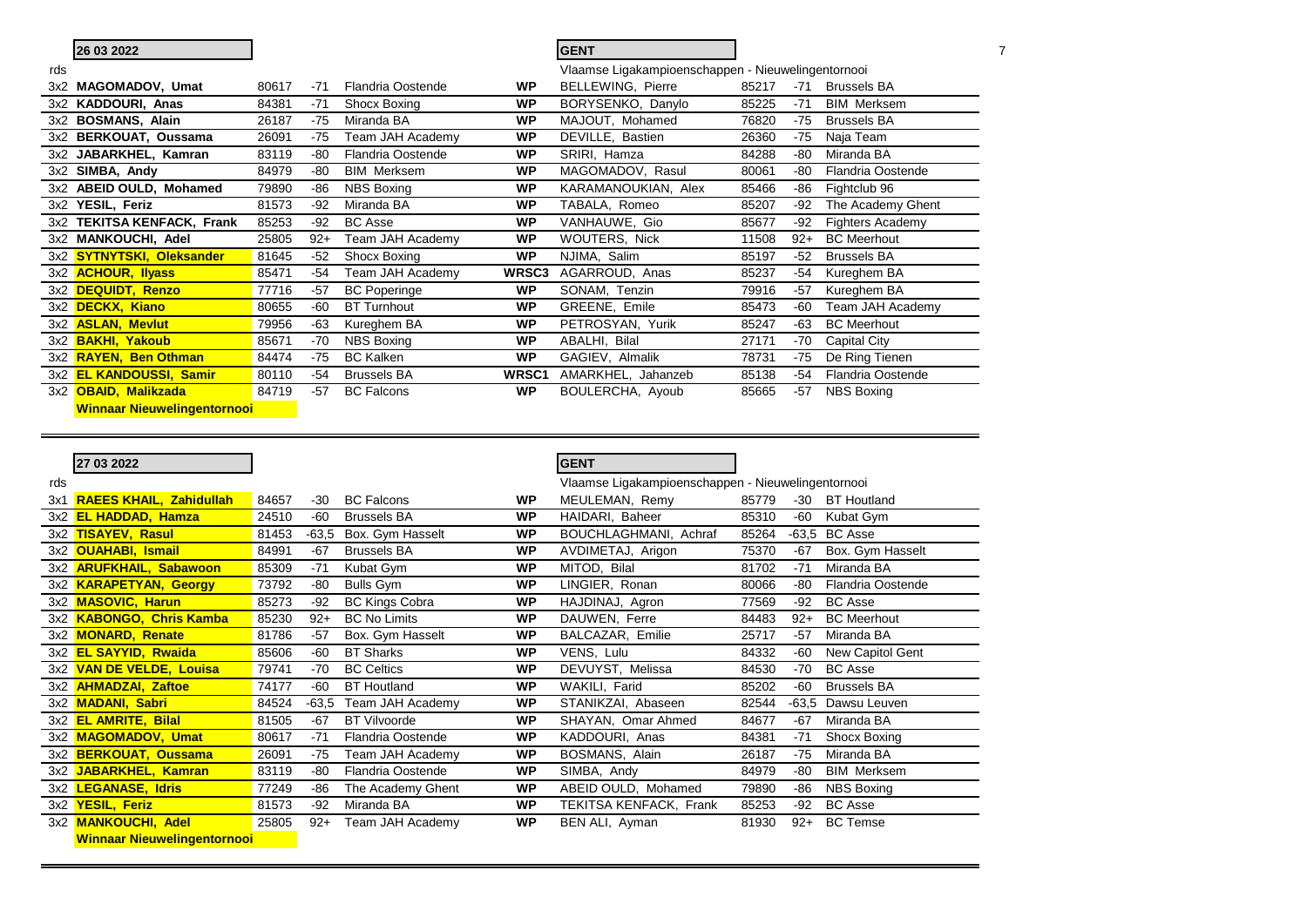|     | 01 04 2022                            |       |       |                          |           | <b>FREIMERSHEIM (GER)</b>                                     |        |       |                         |
|-----|---------------------------------------|-------|-------|--------------------------|-----------|---------------------------------------------------------------|--------|-------|-------------------------|
| rds |                                       |       |       |                          |           | Oberliga                                                      |        |       |                         |
|     |                                       |       |       | <b>BIM Merksem</b>       | <b>WP</b> | <b>LUFFING</b>                                                |        |       | Germany                 |
|     | 3x2 CAMPOSEO, Lorenzo<br>3x3 JUIGAROV | 83292 |       |                          | WKOT3     | SULTANBIYEV, Bislan                                           | 79561  |       | <b>BIM Merksem</b>      |
|     | 3x3 PETROVIC, Peter                   |       |       | Germany<br>Germany       | <b>WP</b> | EL AMRITE, Bilal                                              | 81505  |       | <b>BT Vilvoorde</b>     |
|     | 3x3 DINIZADA, Atash                   | 77814 |       | <b>BIM Merksem</b>       |           | <b>WKOT3 LIOSEK</b>                                           |        |       |                         |
|     |                                       |       |       |                          |           |                                                               |        |       | Germany                 |
|     |                                       |       |       |                          |           |                                                               |        |       |                         |
|     | 26 03 2022                            |       |       |                          |           | HAMM (Ger)                                                    |        |       |                         |
| rds |                                       |       |       |                          |           |                                                               |        |       |                         |
|     | 3x3 FIRIMONI, Damonn-Rivers           | 26073 |       | Da Vinci Fighting        | <b>WP</b> | ZEKA, Denis                                                   |        |       | Germany                 |
|     | 3x3 ZEKKRI, Riad                      | 26199 |       | <b>BC Brussels</b>       | <b>WP</b> | SCHAIKABEKOV, Rahman                                          |        |       | Germany                 |
|     |                                       |       |       |                          |           |                                                               |        |       |                         |
|     |                                       |       |       |                          |           |                                                               |        |       |                         |
|     | 09 04 2022                            |       |       |                          |           | <b>GENT</b>                                                   |        |       |                         |
| rds |                                       |       |       |                          |           | Nationaal Nieuwelingentornooi - Tournoi Nationale des Novices |        |       |                         |
|     | 3x1 WEISS, Nicky                      | 45640 | $-30$ | Garcia Boxing Gym        | <b>WP</b> | RAEES KHAIL, Zahidullah                                       | 84657  | -30   | <b>BC Falcons</b>       |
|     | 3x1 TAMPERE, Mathiez                  | 85274 | $-38$ | <b>BT</b> Houtland       | <b>WP</b> | DELAUTRE, Lucantonio                                          | 48087  | -38   | Sder BC                 |
|     | 3x1 BEN ALITA, Houssain               | 84938 | $-42$ | <b>BC</b> Temse          | <b>WP</b> | MULIER, Elias                                                 | 85367  | $-42$ | <b>BT</b> Houtland      |
|     | 3x1.5 XHROUET, Gabriel                | 56789 | -40   | <b>BC</b> Seraing        | <b>WP</b> | NAWAZ, Ronan                                                  | 78965  | -40   | <b>BT Turnhout</b>      |
|     | 3x1,5 <b>AMIR, Khariz</b>             | 83816 | -46   | Kureghem BA              | <b>WP</b> | <b>DECROCK, Andres</b>                                        | 80779  | -46   | <b>BT</b> Houtland      |
|     | 3x1,5 GAGIEV, Rasul                   | 78732 | $-52$ | De Ring Tienen           | <b>WP</b> | BRANDERS, Jeremie                                             | 48222  | -52   | <b>Beaumont Beat BC</b> |
|     | 3x2 LEONARD, Santino                  | 47673 | $-50$ | <b>BC</b> Garcia         | <b>WP</b> | LASGAA, Haitam                                                | 85270  | $-50$ | <b>Shocs Boxing</b>     |
|     | 3x2 SYTNYTSKII, Oleksander            | 81645 | $-52$ | Shocx Boxing             | <b>WP</b> | MURICI, Fatjon                                                |        | $-52$ | BA Les Gants d'Or       |
|     | 3x2 <b>ACHOUR, Ilyass</b>             | 85471 | -54   | Team JAH Academy         | <b>WP</b> | BOUARRADA, Mohamed                                            | 49588  | -54   | Sder BC                 |
|     | 3x2 DEQUIDT, Renzo                    | 77716 | $-57$ | <b>BC</b> Poperinge      | <b>WP</b> | TOUKOUKI, Jihad                                               | 55589  | -57   | <b>GMG Herstal</b>      |
|     | 3x2 DECKX, Kiano                      | 80655 | -60   | <b>BT Turnhout</b>       | <b>WP</b> | BAGHOUZ, Hamza                                                | 46800  | -60   | <b>BC Bufi</b>          |
|     | 3x2 <b>ISAERT, Waylon</b>             | 49159 | -63   | <b>BC Binche Bogota</b>  | <b>WP</b> | ASLAN, Mevlut                                                 | 79956  | -63   | Kureghem BA             |
|     | 3x2 AL-JASSAR, Heidar                 | 85275 | -66   | Kureghem BA              | <b>WP</b> | VREBOSCH, Zakaria                                             | 49450  | -66   | Sder BC                 |
|     | 3x2 DE BARSY, Florian                 | 25393 | $-70$ | Esquive Ixelles          | <b>WP</b> | BAKHI, Yakoub                                                 | 85671  | -70   | <b>NBS Boxing</b>       |
|     | 3x2 CLAES, Ymany                      | 81929 | $-52$ | Hawkx FT                 | <b>WP</b> | KOUHMANE, Mayssa                                              | 26827  | $-52$ | <b>Esquive Ixelles</b>  |
|     | 3x2 EL KANDOUSSI, Samir               | 80110 | $-54$ | <b>Brussels BA</b>       | <b>WP</b> | KHALAF, Redor                                                 | 489*20 | $-54$ | BA Les Gants d'Or       |
|     | 3x2 YAMAC, Ramazan-Efe                | 48599 | -60   | Fortunato BC             | <b>WP</b> | EL HADDAD, Hamza                                              | 24510  | -60   | <b>Brussels BA</b>      |
|     | 3x2 TISAYEV, Rasul                    | 81454 |       | -63,5 Hasselt Boxing Gym | <b>WP</b> | KHERROUBI, Ayoub                                              | 27486  |       | -63,5 Esquive Ixelles   |
|     | 3x2 ARUFKHAIL, Sabawoon               | 85309 | $-71$ | Kubat Gym                | <b>WP</b> | ABBAT, Flavio                                                 | 48934  | $-71$ | Modern BC               |
|     | 3x2 <b>BARY, Ali</b>                  | 85479 | $-75$ | Team JAH Academy         | <b>WP</b> | FELEQI, Nicolas                                               | 46534  | $-75$ | <b>BC Martines Mons</b> |
|     | 3x2 KARAPETYAN, Georgy                | 73792 | $-80$ | <b>Bulls Gym</b>         | <b>WP</b> | M'RABET, Mohamed Amine                                        | 25976  | $-80$ | Esquive Ixelles         |
|     | <b>Gold Medal</b>                     |       |       |                          |           |                                                               |        |       |                         |
|     |                                       |       |       |                          |           |                                                               |        |       |                         |
|     |                                       |       |       |                          |           |                                                               |        |       |                         |
|     | 10 04 2022                            |       |       |                          |           | <b>GENT</b>                                                   |        |       |                         |
|     |                                       |       |       |                          |           |                                                               |        |       |                         |

|     | I IV VT LVLL                    |       |     |                 |    | .                                                             |       |                       |
|-----|---------------------------------|-------|-----|-----------------|----|---------------------------------------------------------------|-------|-----------------------|
| rds |                                 |       |     |                 |    | Nationaal Nieuwelingentornooi - Tournoi Nationale des Novices |       |                       |
|     | 3x2 KASIN, Yesna                | 46397 | -50 | BC Bufi         | WP | DAKKAR, Ihssan                                                | 27059 | -50 Esquive Ixelles   |
|     | 3x2 BABACAN, Selin              | 79462 |     | -54 BC Asse     | WP | ANTOINE, Melissa                                              | 53861 | -54 BC Cocktail Liège |
|     | 3x2 <mark>DEWULF, Steffi</mark> | 80998 | -63 | Team X          | WP | MAES. Annelies                                                | 85491 | -63 BC Herentals      |
|     | 3x2 <mark>LUTGEN, Anne</mark>   | 25391 | -66 | Esquive Ixelles | WP | DE MEYER. Moesha                                              | 81301 | -66 Golden Gloves     |
|     | 3x2 <mark>CAPIZZI, Laora</mark> | 48541 | -70 | Bellini BT      | WP | VAN DE VELDE, Louise                                          | 79741 | -70 BC Celtix         |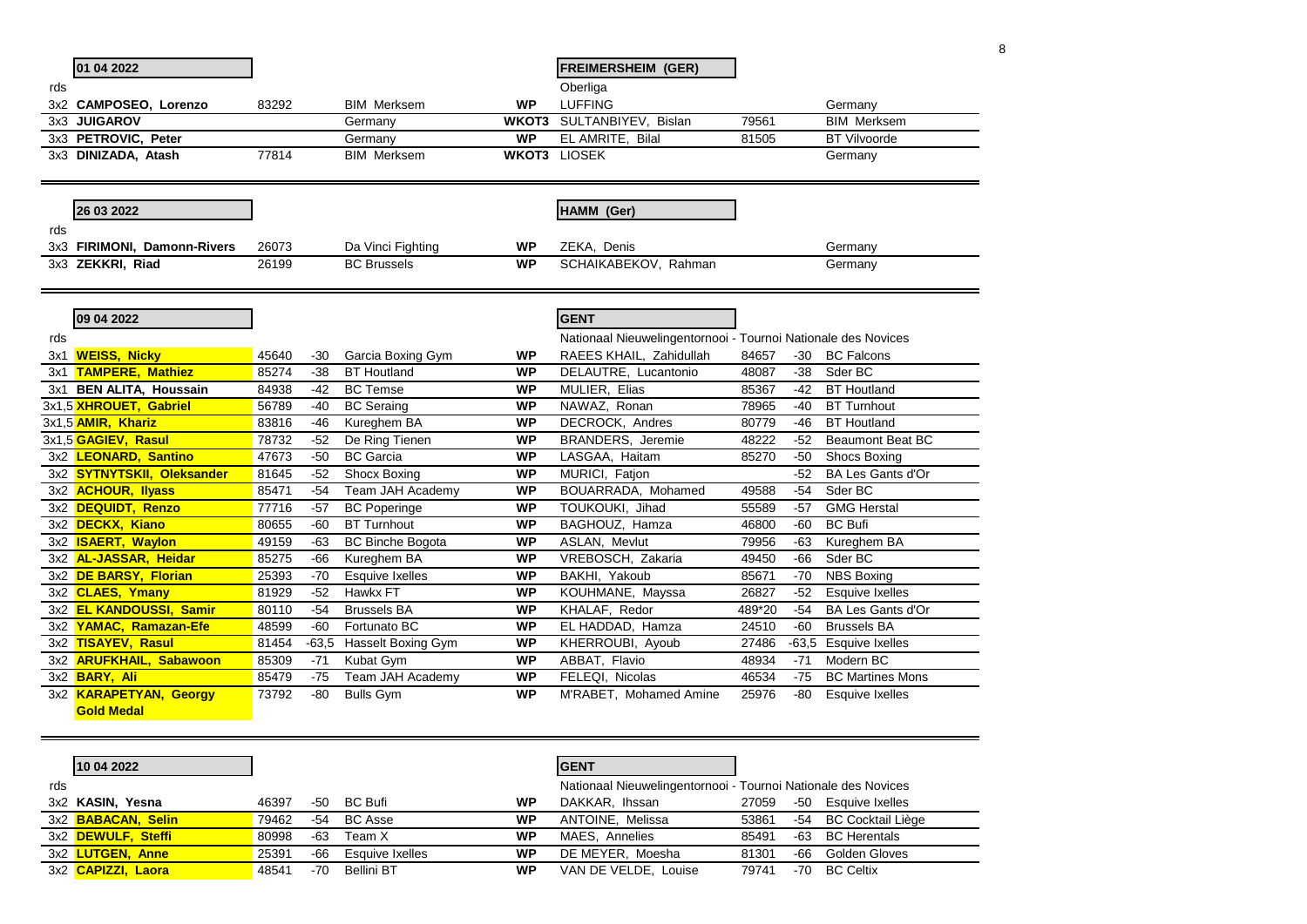| 3x2 <b>ASSAIHI, Toufic</b>       | 81845 | -51   | Miranda BA               | WP        | YOUSOFI, Seifuddin  | 84590 | $-51$ | <b>BT Turnhout</b>  |  |
|----------------------------------|-------|-------|--------------------------|-----------|---------------------|-------|-------|---------------------|--|
| 3x2 MOHAMMADI, Alinazar          | 48136 | $-57$ | <b>BC Flobecq</b>        | <b>WP</b> | ELKHETTABI, Mounsef | 79823 | $-67$ | <b>Brussels BA</b>  |  |
| 3x2 HAMMOUDA, Mehdi              | 46630 | -60   | Baghouz BC Mons          | WP        | AHMADZAI, Zaftoe    | 84177 | -60   | <b>BT Houtland</b>  |  |
| 3x2 <b>MADANI, Sabri</b>         | 84529 |       | -63,5 Team JAH Academy   | <b>WP</b> | BOUCHAMA, Amine     | 27260 |       | -63,5 Magenge BT    |  |
| 3x2 SCHEFFER, Geoffrey           | 56288 | -67   | Cocktail Liège           | <b>WP</b> | EL AMRITE, Bilal    | 81505 | -67   | BT Vilvoorde        |  |
| 3x2 <b>EL MOUSSAOUI, Oussama</b> | 55408 | -75   | <b>BC Cuban Bressoux</b> | <b>WP</b> | BERKOUAT, Oussama   | 26091 | -75   | Team JAH Academy    |  |
| 3x2 LABARRE, Arnaud              | 26636 | -80   | BAB Uccle                | <b>WP</b> | JABARKHEL, Kamran   | 83419 | -80   | Flandria Oostende   |  |
| 3x2 LEGANASE, Idris              | 77249 | -86   | The Academy Ghent        | <b>WP</b> | BOLHANDIA, Bilal    | 47394 | -86   | Fortunato BC        |  |
| 3x2 MANKOUCHI. Adel              | 25805 | $92+$ | Team JAH Academy         | <b>WP</b> | CELA, Ardi          | 26714 | $92+$ | 12 Rounds Fight Off |  |
| <b>Gold Medal</b>                |       |       |                          |           |                     |       |       |                     |  |

|     | 05-09 04 2022            |       |       |                  |            | <b>TARGU MURES (ROE)</b> |       |     |                         |
|-----|--------------------------|-------|-------|------------------|------------|--------------------------|-------|-----|-------------------------|
| rds |                          |       |       |                  |            | Golden Belt Tournament   |       |     |                         |
|     | 3x3 KHARABADZE, Giorgi   |       | -75   | Georgia          | <b>WP</b>  | KAKUKILA, Gosias         | 47429 | -75 | Team Belgium VBL        |
|     | 3x3 CLANCY, Dean         |       | -63.3 | Ireland          | <b>WP</b>  | BOUKALA, Mohamed         | 80701 |     | -63,5 Team Belgium VBL  |
|     | 3x3 TCHIGLADZE, Giorgi   |       | -92   | Georgia          | <b>WP</b>  | PARTOENS, Michiel        | 85931 | -92 | Team Belgium VBL        |
|     | 3x3 USTUROI, Vasile      | 75578 | -57   | Team Belgium VBL | <b>WP</b>  | ABDUMURODOV, Dilshod     |       | -57 | Uzbekistan              |
|     | 3x3 HESSION, Adam        |       | -57   | Ireland          | <b>WWO</b> | USTUROI, Vasile          | 75578 | -57 | Team Belgium VBL        |
|     | 3x3 SCHELSTRAETE, Victor | 74328 | -86   | Team Belgium VBL | <b>WP</b>  | YORDANYAN, Artyom        |       | -86 | Georgia                 |
|     | 3x3 KUSHTASHVILI, Giorgi |       | -86   | Georgia          | <b>WP</b>  | SCHELSTRAETE, Victor     | 74328 | -86 | <b>Team Belgium VBL</b> |

|     | 09 04 2022            |       |                    |           | <b>ROTTERDAM (NED)</b> |       |                    |  |
|-----|-----------------------|-------|--------------------|-----------|------------------------|-------|--------------------|--|
| rds |                       |       |                    |           |                        |       |                    |  |
|     | 3x2 BANGOURA, Sory    | 84738 | <b>BC</b> Temse    | <b>WP</b> | SENEN. Isaeh           |       | Nederland          |  |
|     | 3x2 AVDIMETAJ, Arigon | 81455 | Hasselt Boxing Gym | <b>WP</b> | OUAHABI, Ismail        | 84991 | <b>Brussels BA</b> |  |
|     | 3x2 SAFI, Munir       |       | Nederland          | <b>WP</b> | BENADA. Yassine        | 86050 | <b>Brussels BA</b> |  |
|     | 3x2 CAMPOSEO, Lorenzo | 83292 | <b>BIM Merksem</b> | <b>WP</b> | CAKAJ, Deron           |       | Nederland          |  |

|     | 15 04 2022            |       |     |                    |                  | <b>ROOSENDAAL (NED)</b> |       |     |                    |
|-----|-----------------------|-------|-----|--------------------|------------------|-------------------------|-------|-----|--------------------|
| rds |                       |       |     |                    |                  |                         |       |     |                    |
|     | 3x2 CAMPOSEO, Lorenzo | 83292 |     | <b>BIM Merksem</b> | <b>WP</b>        | EL HADDAD, Hamza        | 24510 |     | <b>Brussels BA</b> |
|     | 3x3 DINIZADA, Atash   | 77814 |     | <b>BIM Merksem</b> | WKO <sub>1</sub> | <b>SOEPBOER</b>         |       |     | Nederland          |
|     | 3x3 KAKUKILA, Gosias  | 47429 | -75 | Miranda BA         | <b>WP</b>        | EL HAIJ. Zakaria        |       |     | Nederland          |
|     | 3x3 DE NOOIJER, Rick  |       |     | Nederland          | <b>WP</b>        | LEGANASE, Idris         | 77249 | -86 | The Academy Ghent  |
|     | 3x2 GOMES, J          |       |     | Nederland          | <b>WP</b>        | <b>OUAHABI.</b> Ismail  | 84991 |     | <b>Brussels BA</b> |
|     | 3x3 WEBER, D          |       |     | Nederland          | WP               | HAJ HADDOU, Newfal      | 84472 |     | <b>Brussels BA</b> |

|     | 12-22/04/2022       |       |                       |    | <b>Belgrade</b>                 |       |              |
|-----|---------------------|-------|-----------------------|----|---------------------------------|-------|--------------|
| rds |                     |       |                       |    | <b>EUBC Youth championships</b> |       |              |
|     | 3x3 SZOT, Oliwier   |       | Poland                |    | <b>WRSC3</b> GHAYENIAN, Vaken   | 75402 | Team Belgium |
|     | 3x3 HADJIT, Noa     | 46008 | Team Belgium - L.F.B. | WP | PARADA, Kacper                  |       | Poland       |
|     | 3x3 YOJERLIN, Cesar |       | France                | WP | HADJIT. Noa                     | 46008 | Team Belgium |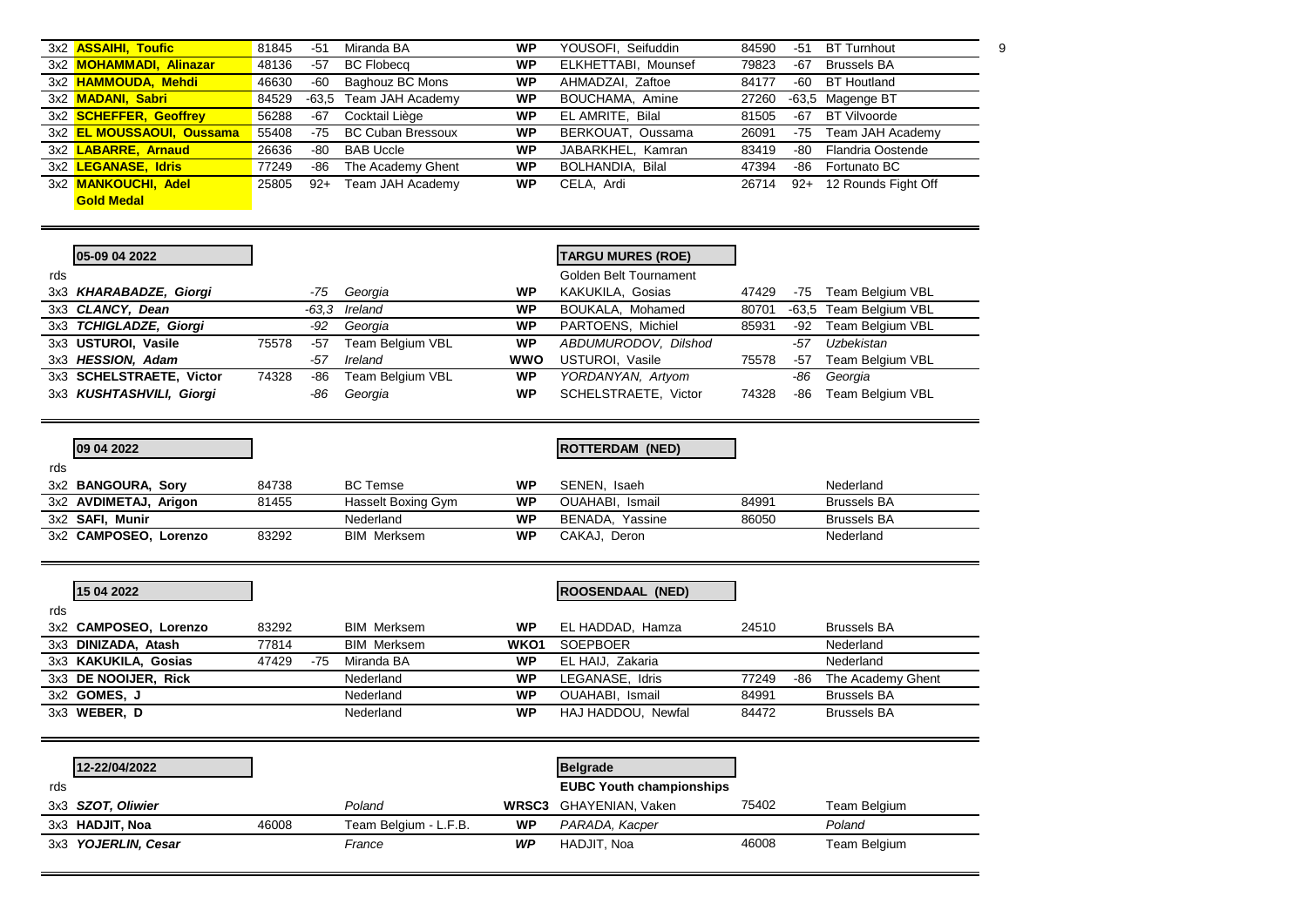|     | 16-04-2022                    |       |      |                                                    |                   | <b>Herstal</b>          |       |      |                            | 10 |
|-----|-------------------------------|-------|------|----------------------------------------------------|-------------------|-------------------------|-------|------|----------------------------|----|
| rds |                               |       |      |                                                    |                   |                         |       |      |                            |    |
|     | 3x2 VIZLI, Youri              | 56548 | 69.3 | Promotion GMG Cheratte-\ WKOr1 LA DELFA, Alexandre |                   |                         | 56940 |      | 69,3 B.T. Evolution        |    |
|     | 3x3 WAZIRI ADJI, Ilou         | 55430 | 66,3 | <b>B.C. Cocktail</b>                               | <b>WP</b>         | HAUTVAS, Lucas          | 53630 | 65,7 | <b>GMG Herstal Renerte</b> |    |
|     | 6x3 MARKOVIC, Stefan          |       | 64.5 | Bosnia & Herzegovina                               | WP                | FRATI, Alberto          |       | 65,3 | Italy                      |    |
|     | 6x3 SPERA, Cédric             | 51980 | 77,7 | <b>Promotion GMG</b>                               | WP                | ABAJYAN, Gary           |       | 75,2 | Georgia                    |    |
|     | 6x3 ANZID, Khalid             |       |      | 63,2 Luxembourg                                    | WKOr1             | HAMZIC, Hamza           |       | 62.0 | Bosnia & Herzegovina       |    |
|     | 4x3 ESSOMBA, Michaël          | 56286 |      | 112,2 Promotion GMG                                | WP                | SHAILI, Fouad           |       |      | 117,6 Luxembourg           |    |
|     | 6x3 MULOWAYI, Jack            |       |      | 113.0 Germany                                      | WKOr1             | TAMAZASHVILI, Giorgi    |       |      | 123,1 Georgia              |    |
|     | 6x3 LOFFET, Anthony           | 53507 | 63,8 | <b>Promotion GMG</b>                               | WP                | LA VECCHIA, Giuseppe    |       | 64,5 | Italy                      |    |
|     | 10x3 GOMES VASSALO, Quentin   | 53463 |      | 66,5 Promotion GMG                                 | <b>WKOT5</b>      | KACHELEWA, Alex         |       |      | 66.6 Tanzania              |    |
|     | <b>IBF Youth Welter Title</b> |       |      |                                                    |                   |                         |       |      |                            |    |
|     | 10x3 PATERA, Francesco        | 52085 |      | 60,9 Promotion GMG                                 | <b>WP</b>         | MOLINA, Samuel          |       |      | 61,1 Spain                 |    |
|     | Vacant WBO Global Light Title |       |      |                                                    |                   |                         |       |      |                            |    |
|     |                               |       |      |                                                    |                   |                         |       |      |                            |    |
|     | 22 04 2022                    |       |      |                                                    |                   | <b>KOPENHAGEN (DEN)</b> |       |      |                            |    |
| rds |                               |       |      |                                                    |                   |                         |       |      |                            |    |
|     | 3x3 JENSEN, FR. L             |       |      | Denmark                                            | WP                | KHARRIM, Mohamed        | 24719 |      | <b>Brussels BA</b>         |    |
|     | 3x3 ALMANN, Amre              |       |      | Denmark                                            | WP                | KURZUDIAN, Telman       | 74251 |      | <b>BT</b> Mechelen         |    |
|     | 3x3 NEWBY, Bjarne             |       |      | Denmark                                            | <b>WP</b>         | HAJ HADDOU, Nawfal      | 84472 |      | <b>Brussels BA</b>         |    |
|     | 3x3 MALLA, Allan              |       |      | Denmark                                            | WP                | ZEKRI, Riad             | 26199 |      | <b>Brussels BC</b>         |    |
|     |                               |       |      |                                                    |                   |                         |       |      |                            |    |
|     |                               |       |      |                                                    |                   |                         |       |      |                            |    |
|     | 23 04 2022                    |       |      |                                                    |                   | LEDEGEM                 |       |      |                            |    |
| rds |                               |       |      |                                                    |                   |                         |       |      |                            |    |
|     | 3x2 MARYSE, Emiel             | 85293 | 58,8 | <b>BT Houtland</b>                                 | WP                | GOK, Osman              | 86139 |      | 60,8 BS Koksijde           |    |
|     | 3x2 POGHOSYAN, Sargis         | 86121 |      | 70,5 BT Houtland                                   | WKO1              | VANHOVE, Branco         | 84647 |      | 74,5 BS Koksijde           |    |
|     | 3x2 DEQUIDT, Renzo            | 77716 | 56   | <b>BC Poperinge</b>                                | <b>WP</b>         | DEGROOTE, Mauro         | 85149 |      | 60,6 BT Respect            |    |
|     | 3x2 MOMMERENCY, Gordon        | 81634 | 89,4 | <b>BS Koksijde</b>                                 | WP                | ZOLA LANDU, Ritchy      | 86122 | 125  | <b>BT Houtland</b>         |    |
|     | 3x3 DECEUR, Xander            | 76092 | 64,5 | <b>BT</b> Houtland                                 | WP                | JONCKHEERE, Aaron       | 75462 |      | 63,5 BT Respect            |    |
|     | 3x2 WAEYTENS, Zico            | 82362 | 72   | <b>BT</b> Houtland                                 | WP                | SIMOENS, Maxim          | 84388 | 72   | <b>BS Koksijde</b>         |    |
|     | 6x3 NGABU, Yves               | 32556 | 95,8 | Saadi                                              | WKO <sub>1</sub>  | KOPADZE, Giorgi         |       | 125  | Georgia                    |    |
|     | 6x3 BARBIAUX, Robin           | 73776 | 77,6 | Tampere                                            | WKOT <sub>1</sub> | CHERIF BECHAD, Mohamed  |       |      | 79,9 France                |    |
|     | 6x3 TECHEL, Harley            | 74971 |      | 71,7 Tampere                                       | WKO3              | CILURZO, Ivo            | 70357 |      | 71,7 Ongenae               |    |
|     |                               |       |      |                                                    |                   |                         |       |      |                            |    |
|     | 23-04-2022                    |       |      |                                                    |                   | <b>Ecaussines</b>       |       |      |                            |    |
| rds |                               |       |      |                                                    |                   | Gala B.C. BUFI          |       |      |                            |    |
|     | 3x1,5 VERSCHELDEN, Ethan      | 84457 |      | 39,8 Da Vinci Fighting                             | WP                | Delautre, Lucantonio    |       |      | 48087 35,4 Sder B.C.       |    |
|     | 3x3 EL AAMRI, Najib           | 48176 |      | 75,5 Baghouz Boxing Gym                            | WP                | Crickx, Alexander       | 24782 |      | 75,9 Buena Vista B.C.      |    |
|     | 3x2 BAGHOUZ, Hamza            | 46800 | 58,2 | B.C. Bufi                                          | <b>DRAW</b>       | Isaert, Waylon          | 49159 |      | 61,4 B.C. Binche Bogota    |    |
|     | 3x2 PORTELLA, Mateo           | 46684 | 65,7 | B.C.Bufi                                           | <b>WP</b>         | Weibel, Medji           | 49625 |      | 62,8 Sder B.C.             |    |
|     | 3x2 ROTTHIER, Andrew          | 46206 | 86,1 | B.C. Bufi                                          | WP                | Masovic, Harun          | 85273 |      | 87,4 B.C. King Cobra       |    |
|     | 3x2 SAVIGNANO, Guillaume      | 49302 |      | 62,0 B.C. Binche Bogota                            | WKO <sub>2</sub>  | Sibilano, Léandro       | 48883 | 61,1 | B.C. Bufi                  |    |
|     | 3x2 CATY, Geoffrey            | 48550 |      | 64,8 B.C. Leuze en Hainaut                         | <b>WP</b>         | Di Cesare, Thomas       | 49030 |      | 65,6 Boxeur 13             |    |
|     |                               |       |      |                                                    |                   |                         |       |      |                            |    |

 $\blacksquare$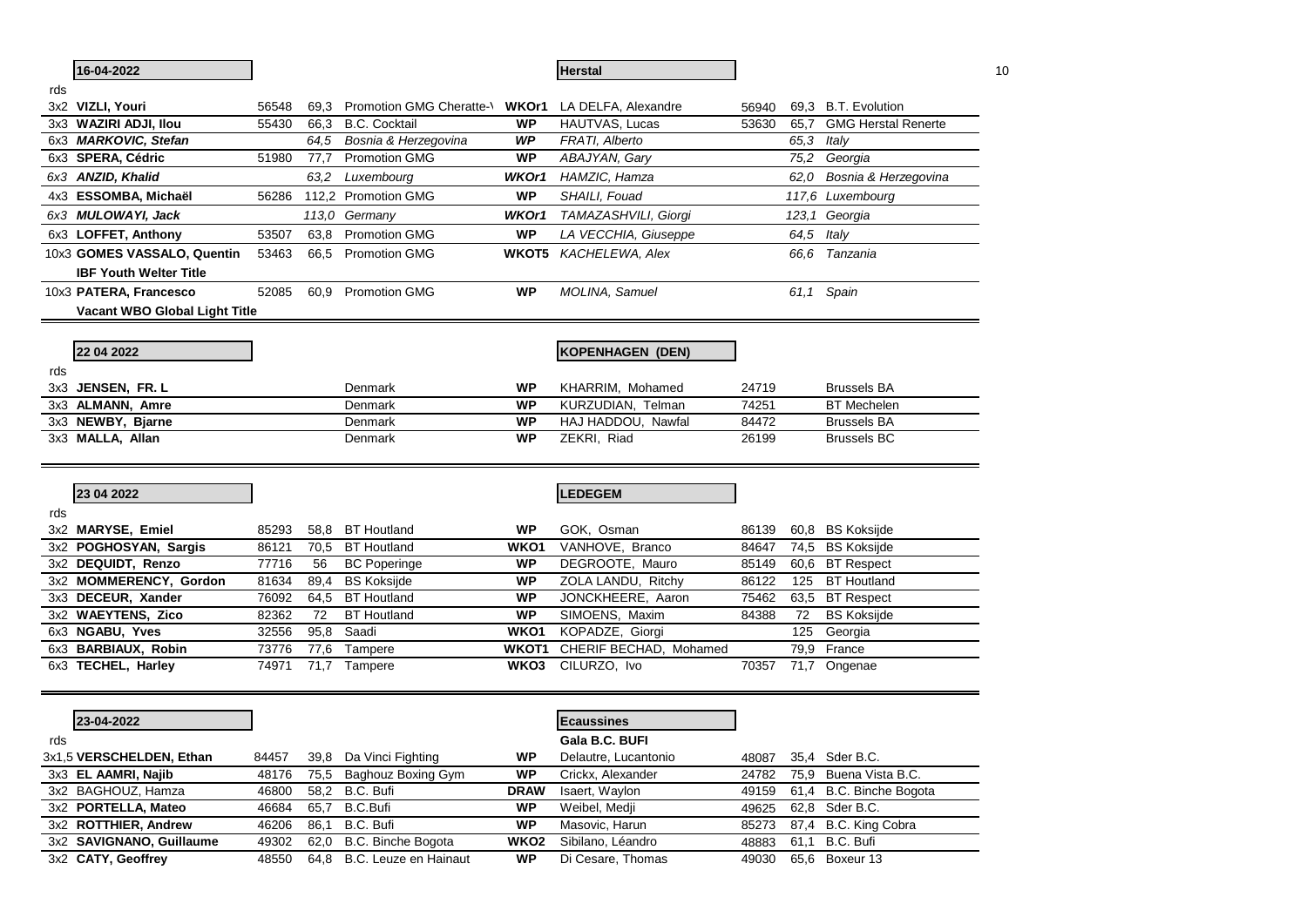|     | 3x2 PILTOU, Tootsi                     | 85458 | 66,1 | Da Vinci Fighting          | <b>WP</b>                     | Pitropakis, Markos     | 48595 |      | 64,5 Sder B.C.             | 11 |
|-----|----------------------------------------|-------|------|----------------------------|-------------------------------|------------------------|-------|------|----------------------------|----|
|     | 3x3 Muyayi, Benie                      | 47633 | 68,2 | B.C. Bufi                  | 2DISQ3                        | Ujmanzaï, Abdul        | 80062 |      | 69,2 B.C. King Cobra       |    |
|     | 6x3 ELOYAN, Gegham                     | 23197 | 55,9 | Laggoune                   | W Ab 4                        | Aitai, Jozsef          |       | 57,1 | Hongrie                    |    |
|     | 6x3 HELIN, Jan                         | 43548 | 71,8 | <b>Bufi</b>                | WKO <sub>2</sub>              | Olah, Pal              |       |      | 71,9 Hongrie               |    |
|     | 6x3 NIKARKHOEV, Timour                 | 45245 | 86,0 | <b>Bufi</b>                | <b>WP</b>                     | Sadok, Sebki           |       |      | 86.0 Luxembourg            |    |
|     | 6x3 EL HADJ MESSAOUD, Elias            | 44909 | 72,7 | <b>Bufi</b>                | WKO1                          | Bela Itsvan, Orban     |       |      | 71,5 Hongrie               |    |
|     | 22-04-23                               |       |      |                            |                               | <b>QUESSY (France)</b> |       |      |                            |    |
|     |                                        |       |      |                            |                               |                        |       |      |                            |    |
| rds |                                        |       |      |                            |                               |                        |       |      |                            |    |
|     | 3x1,5 Weiss, Nicky                     | 45640 |      | <b>GARCIA'S BOXING GYM</b> | RSC <sub>2</sub><br><b>WP</b> | Soyeux, Arthur         | 45639 |      | B.C. Laonnais (FR)         |    |
|     | 3x2 Picart, Mathys                     |       |      | E.S. Tergnier (FR)         |                               | Weiss, Jimmy           |       |      | <b>GARCIA'S BOXING GYM</b> |    |
|     | 30 04 2022                             |       |      |                            |                               | <b>INGELMUNSTER</b>    |       |      |                            |    |
| rds | 3x2 CAMBIER, Renzo                     | 80943 | 61,7 | <b>Flandria Oostende</b>   | <b>WP</b>                     | SOETAERT, Axel         | 75690 | 64   | <b>New Capitol</b>         |    |
|     | 3x2 DEMEYERE, Michiel                  | 85422 | 67,8 | Deco BT                    | <b>WP</b>                     | DUBAERE, Mathias       | 75399 | 66,9 | <b>BC</b> Monteyne         |    |
|     | 3x3 MAGOMADOV, Rasul                   | 80061 | 79   | Flandria Oostende          | <b>WP</b>                     | DESLEE, Matteo         | 78522 |      | 79,4 BT Respect            |    |
|     | 3x2 DUBOIS, Jens                       | 75136 | 88   | Deco BT                    | WAB3                          | CAZAUX, Chesney        | 79336 |      | 84,5 Flandria Oostende     |    |
|     | 3x3 SHABOUEV, Apty                     | 75897 | 73,1 | <b>BT Respect</b>          | <b>WP</b>                     | AVDIMETAJ, Arburon     | 75370 |      | 74,8 Boxing Gym Hasselt    |    |
|     | 6x3 SABOUNDJI, Abdelkarim              | 75349 | 68,9 | Denon                      | <b>WP</b>                     | NAKIC, Anto            |       | 69,4 | Croatia                    |    |
|     | 6x3 BLANC, Enzo                        |       | 64.9 | France                     | <b>WP</b>                     | MEHDI, Younes          |       | 64,4 | France                     |    |
|     | 6x2 ANGERVILLE, Anaelle                |       | 55,8 | France                     | WP                            | NAERT, Amy             | 70819 | 52   | Compernol                  |    |
|     | 8x3 VODA, Stephane                     | 44001 | 59,1 | <b>Bufi</b>                | <b>WP</b>                     | FAZLIU, Liridon        | 77414 | 59,4 | Eddy Vandenhouweele        |    |
|     | 10x2 DERIEUW, Oshin                    |       | 62,6 | Belgium                    | WKOT9                         | <b>BORTOT, Silvia</b>  |       | 63,1 | Italv                      |    |
|     | <b>IBO Intercontinental Titlefight</b> |       |      |                            |                               |                        |       |      |                            |    |
|     | 30 04 2022                             |       |      |                            |                               | <b>SINT-TRUIDEN</b>    |       |      |                            |    |
| rds |                                        |       |      |                            |                               |                        |       |      |                            |    |
|     | 3x2 SCHONEVELD, Lucas                  | 57025 | 60   | Cocktail Liège             | <b>WP</b>                     | VAN BEVER, Timon       | 82634 | 63   | DP Boxing Team             |    |
|     | 3x2 EVERAERTS, Tomas                   | 79045 | 65   | Trudo BC                   | <b>WP</b>                     | GOCI, Alban            | 26968 | 62   | <b>BC Cabanas</b>          |    |
|     | 3x2 DAUWEN, Ferre                      | 84383 | 106  | <b>BC</b> Meerhout         | <b>WP</b>                     | EMANET, Sukru          | 81231 | 100  | <b>BC El Carpio</b>        |    |
|     | 3x2 SHAUIB, Ali                        | 84032 | 81   | Trudo BC                   | <b>WP</b>                     | SAFIULLIN, Ilias       | 79631 | 77   | <b>BT Turnhout</b>         |    |
|     | 3x2 MEUNIER, Cyril                     | 49688 | 66   | <b>BC Cabanas</b>          | <b>WP</b>                     | LAURIOLA, Biagio       | 47514 | 65,9 | <b>Esquive Carolo</b>      |    |
|     | 3x2 VAN KRIEKELSVENNE, Jerom           |       | 78   | Maastricht (NED)           | <b>WP</b>                     | SPIRIO, Tom            | 84190 | 79   | Trudo BC                   |    |
|     | 3x2 DECKX, Kyano                       | 80655 | 58   | <b>BT Turnhout</b>         | <b>WP</b>                     | TORDEUR, Luis          | 24733 | 60   | <b>BC Cabanas</b>          |    |
|     | 3x2 POLIZZI, Alessio                   | 46763 | 61,2 | <b>Esquive Carolo</b>      | <b>WP</b>                     | NIJS, Rutger           | 73714 | 61   | <b>Bulls Gym Berlaar</b>   |    |
|     | 4x3 PERPIGNANO, Oliver James 74989     |       | 101  | Denon                      | <b>WP</b>                     | BOZINOVIC, Hrvoje      |       | 94,4 | Croatia                    |    |
|     | 4x3 ANTOLINOS, Muya                    | 73653 | 80   | Gabriels                   | WKO3                          | JERMELIC, Stanko       |       | 82   | Croatia                    |    |
|     | 6x3 ESSOMBA, Michael                   | 56286 | 114  | <b>Promotion GMG</b>       | WKO <sub>2</sub>              | MIHALJEVIC, Igor       |       | 107  | Croatia                    |    |
|     | 8x3 BILA MUNGA, Jonathan               | 73405 | 70,5 | Denon                      | WP                            | GOGOSEVIC, Ivica       |       | 70,3 | Croatia                    |    |
|     | 10x2 VAN EE, Joyce                     | 71811 | 66,7 | Verlinden                  | <b>WP</b>                     | LIBISZEWSKA, Bojana    |       | 66.7 | Poland                     |    |
|     | <b>Belgian Titlefight</b>              |       |      |                            |                               |                        |       |      |                            |    |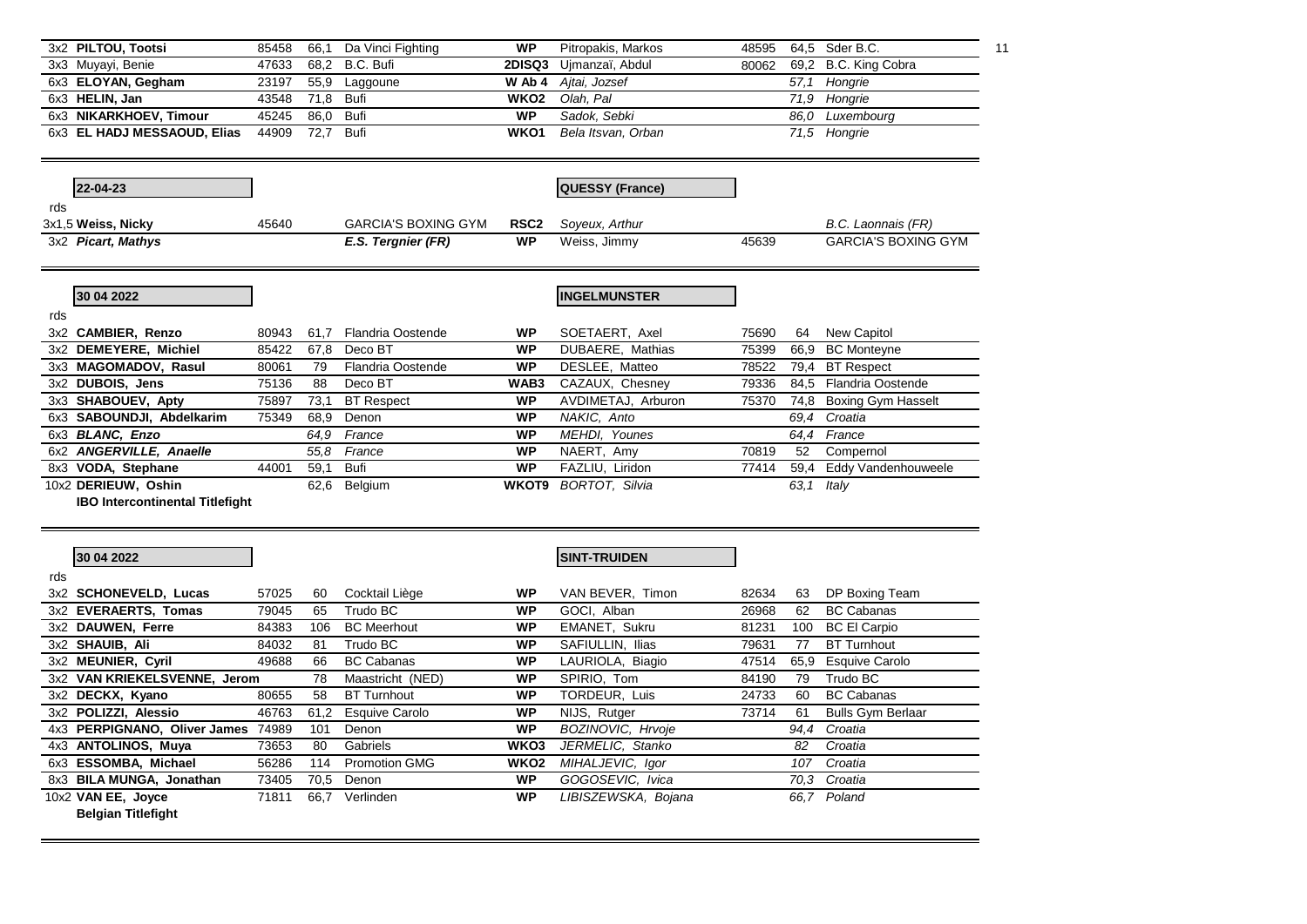|     | 01 05 2022                |       |      |                               |             | <b>BRUGGE</b>                  |       |      |                          | 12 |
|-----|---------------------------|-------|------|-------------------------------|-------------|--------------------------------|-------|------|--------------------------|----|
| rds |                           |       |      |                               |             |                                |       |      |                          |    |
|     | 3x1,5 AMIR KAHRIZ, Keyvan | 83816 | 48   | Kureghem BA                   | WRSC1       | MAHIEU, Rohan                  | 85271 |      | 45,5 BT Houtland         |    |
|     | 3x2 MERTENS, Jan          | 79144 | 61,5 | Team Impact                   | <b>WP</b>   | CHOBLI, Daryl                  | 84617 |      | 63,5 Brussels BA         |    |
|     | 3x2 DEWULF, Siebe         | 80096 | 62,8 | Team X                        | <b>WP</b>   | AHMADZAI, Zaftoe               | 84177 | 60   | <b>BT</b> Houtland       |    |
|     | 3x2 KATSHIAME, Ruben      | 86182 | 73   | <b>BC</b> Nefzi               | <b>WP</b>   | ZOLA, Levi                     | 81189 | 69   | Miranda BA               |    |
|     | 3x2 OUAHABI, Ismail       | 84991 | 67,5 | <b>Brussels BA</b>            | <b>WP</b>   | BADERKHEL, Sajed               | 85272 |      | 67,5 BC Kings Cobra      |    |
|     | 3x2 POGHOSYAN, Sargis     | 86121 | 71   | <b>BT Houtland</b>            | WRSC1       | MAFTOON, Naimatullah           | 85062 | 70   | Wimme Brugge             |    |
|     | 3x2 LINGIER, Ronan        | 80066 | 79   | <b>Flandria Oostende</b>      | <b>WP</b>   | TRICHOT, Sebastien             | 81685 | 78,5 | <b>BT</b> Respect        |    |
|     | 3x2 HELAILI, Ayoub        | 85057 | 76   | Miranda BA                    | <b>WP</b>   | KUCMA, Alan                    | 80915 |      | 77,5 Health Factor       |    |
|     | 3x2 JONCKHEERE, Niels     | 81622 | 76,5 | <b>BT</b> Respect             | WP          | GRABOS, Szymon                 | 25910 |      | 77,5 Capital City        |    |
|     | 3x2 HAJ HADDOU, Nawfal    | 84472 | 79,7 | <b>Brussels BA</b>            | <b>WP</b>   | BAKISTANLI, Samican            | 71506 | 82,5 | Wimme Brugge             |    |
|     | 3x2 DE KONINCK, Pieter    | 77845 | 76,5 | <b>BC Celtix</b>              | <b>WP</b>   | LAMAIRE, Alex                  | 85141 | 77   | <b>BT</b> Respect        |    |
|     | 3x2 SRIRI, Hamza          | 84288 | 79   | Miranda BA                    | <b>WP</b>   | DEMARBAIX, Zarik               | 78733 | 80   | Team X                   |    |
|     | 3x2 TABALA, Romeo         | 85207 | 94,5 | The Academy Ghent             | <b>WP</b>   | VYVEY, Owen                    | 85212 | 102  | <b>BT</b> Respect        |    |
|     | 3x3 UJMANZAI, Abdul       | 80062 | 69   | <b>BC Kings Cobra</b>         | <b>DRAW</b> | MAGOMADOV, Umat                | 80617 | 71   | <b>Flandria Oostende</b> |    |
|     | 3x3 LEGANASE, Idris       | 77249 | 85   | The Academy Ghent             | <b>WP</b>   | REGH, Thomas                   | 77317 | 87   | <b>Flandria Oostende</b> |    |
|     |                           |       |      |                               |             |                                |       |      |                          |    |
|     |                           |       |      |                               |             |                                |       |      |                          |    |
|     | 01-05-2022                |       |      |                               |             | <b>Wavre</b>                   |       |      |                          |    |
| rds |                           |       |      |                               |             | <b>Interclub WBA Academy</b>   |       |      |                          |    |
|     | 3x2 TCHOUNKE, Luc         | 57026 | 79,0 | <b>B.C. Coktail</b>           | WP          | Kabeya, Joao Paul              | 47876 | 80.0 | <b>Esquive Carolo</b>    |    |
|     | 3x2 DI CESARE, Thomas     | 49030 | 66,0 | Boxeur 13                     | <b>WP</b>   | Duquet, Anthony                | 49936 | 63,5 | <b>Esquive Carolo</b>    |    |
|     | 3x3 MOGOSANU, Andrei      | 45196 | 66,5 | 12 Rounds Promotion           | <b>WP</b>   | Decembre, Nicky                | 47243 |      | 66,0 Esquive Carolo      |    |
|     |                           |       |      |                               |             |                                |       |      |                          |    |
|     |                           |       |      |                               |             |                                |       |      |                          |    |
|     | 07 05 2022                |       |      |                               |             | COLLOGNE (GER)                 |       |      |                          |    |
| rds |                           |       |      |                               |             |                                |       |      |                          |    |
|     | 8x3 BUNN, Leo             |       | 79   | Germany                       |             | WKO2 TEFFAHI, Islam            |       |      | 70553 75,7 Wieleman      |    |
|     |                           |       |      |                               |             |                                |       |      |                          |    |
|     |                           |       |      |                               |             |                                |       |      |                          |    |
|     |                           |       |      |                               |             |                                |       |      |                          |    |
|     | 29-04 / 02-05/22          |       |      |                               |             | Maisnil-les-Ruitz (FR)         |       |      |                          |    |
| rds |                           |       |      |                               |             |                                |       |      |                          |    |
|     | 3x3 HIKMET, Kar           |       |      | Germany                       | <b>WP</b>   | <b>CUISINIER, Litz</b>         | 45766 |      | Team L.F.B.              |    |
|     | 3x3 EL MAHI, Imad         |       |      | Germany                       | <b>WP</b>   | ARFA, Yassine                  | 25011 |      | Team L.F.B.              |    |
|     | 3x3 PIETTE, Axel          |       |      | <b>B.C. Heninois (FR)</b>     | WAB3        | <b>SCAGLIONE, Filippo</b>      | 55069 |      | Team L.F.B.              |    |
|     | 3x3 AVERLANT, Kylian      |       |      | B.C. Staint-Quentin (FR)      | <b>WP</b>   | <b>BRUYERE, Alessio</b>        | 45934 |      | Team L.F.B.              |    |
|     | 3x3 CRICKX, Thorsten      | 26495 |      | Team L.F.B.                   | WKOr2       | MARK, Tinaj                    |       |      | Boxclub Bern (CH)        |    |
|     | 3x3 BECKERT, Jimmi        |       |      | Olympic B.C. Genève (CH)      | WKOr2       | DEMOULIN, Lohan                | 55392 |      | Team L.F.B.              |    |
|     | 3x3 HALASSA, Helias       |       |      | A.B. de Tourcoing (FR)        | <b>WP</b>   | DEPAS, Guillaume               | 55119 |      | Team L.F.B.              |    |
|     | 3x3 LUKOKI, Metoucheh     |       |      | Germany                       | <b>WP</b>   | BAYSKHANOV, Arslan             | 77869 |      | Team L.F.B.              |    |
|     | 3x3 DELVAR, Morgan        |       |      | <b>ABC Grande Synthe (FR)</b> | <b>WP</b>   | LUFULUABO MULANDA, Josur 53611 |       |      | Team L.F.B.              |    |
|     | 3x3 PIETTE, Axel          |       |      | B.C. Heninois (FR)            | <b>WP</b>   | ARFA, Yassine                  | 25011 |      | Team L.F.B.              |    |
|     | 3x3 MESSIBA, Adam         |       |      | Club Ring Morges (CH)         | WAB3        | LUFULUABO MULANDA, Josu( 53611 |       |      | Team L.F.B.              |    |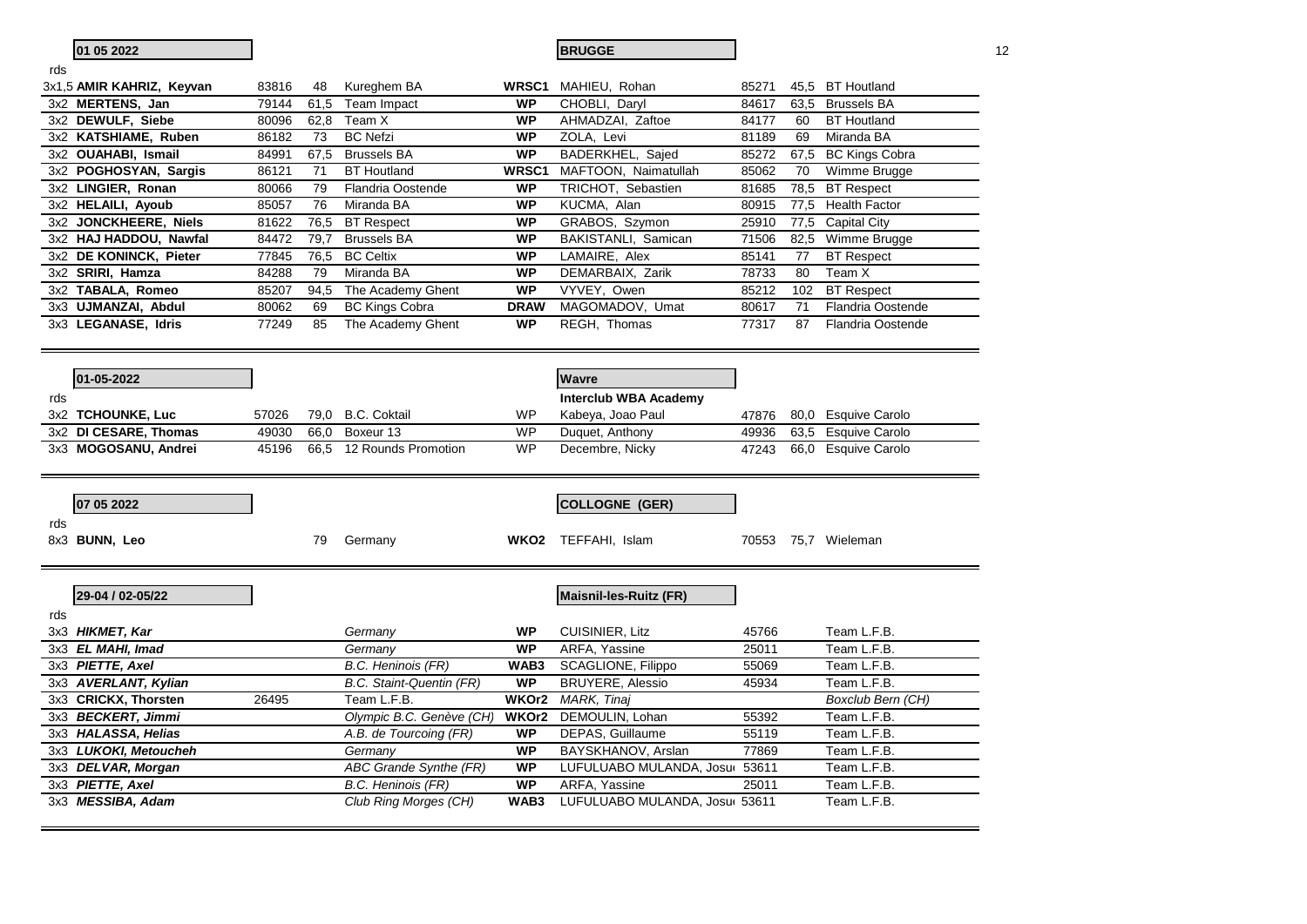|     | 07/05/22                   |       |      |                          |              | Doullens (Fr)          |       |      |                        | 13 |
|-----|----------------------------|-------|------|--------------------------|--------------|------------------------|-------|------|------------------------|----|
| rds |                            |       |      |                          |              |                        |       |      |                        |    |
| 4x3 | <b>BOUAZNI, Nabil</b>      |       | 77.0 | France                   |              | WKOT4 KARA, Bilal      | 43601 |      | 75,0 Aïnoussa, Gamal   |    |
|     |                            |       |      |                          |              |                        |       |      |                        |    |
|     |                            |       |      |                          |              |                        |       |      |                        |    |
|     | 12 05 2022                 |       |      |                          |              | <b>RYOMGARD (DEN)</b>  |       |      |                        |    |
| rds |                            |       |      |                          |              |                        |       |      |                        |    |
| 3x3 | <b>GRIBSHOLT, Mikkel</b>   |       | 58   | Denmark                  | <b>WP</b>    | EL KANDOUSSI, Samir    | 80110 | 59   | <b>Brussels BA</b>     |    |
|     | 3x3 NEWBY, Bjarne          |       | 76   | Denmark                  | <b>WP</b>    | MAJOUT, Mohamed        | 76820 | 77   | <b>Brussels BA</b>     |    |
|     |                            |       |      |                          |              |                        |       |      |                        |    |
|     |                            |       |      |                          |              |                        |       |      |                        |    |
|     | 13 05 2022                 |       |      |                          |              | <b>GENT</b>            |       |      |                        |    |
| rds |                            |       |      |                          |              |                        |       |      |                        |    |
|     | 3x2 DECKX, Kyano           | 80655 | 58   | <b>BT Turnhout</b>       | <b>WP</b>    | DEQUIDT, Renzo         | 77365 | 56   | <b>BC</b> Poperinge    |    |
|     | 3x2 KUCMA, Alan            | 80915 | 73,5 | <b>Health Factor</b>     | <b>WP</b>    | JONCKHEERE, Niels      | 81622 | 74,8 | <b>BT</b> Respect      |    |
|     | 3x2 LINGIER, Ronan         | 80066 | 77,5 | <b>Flandria Oostende</b> | <b>WP</b>    | TOMBEUR, Tyban         | 80087 | 74,4 | <b>BC</b> Poperinge    |    |
|     | 3x2 HAECK, Mathieu         | 77977 | 70   | <b>HIBA</b>              | <b>WP</b>    | AL ZOUBAYDI, Fawaz     | 81429 | 68   | New Capitol Gent       |    |
|     | 3x2 THIEL, Gianni          | 78272 | 71,5 | Madows Gym               | <b>WP</b>    | HONRAEDT, Brecht       | 77365 | 71   | <b>BT</b> Respect      |    |
|     | 4x3 TORRES, Cristofer      | 76063 | 70,1 | Van Den Heede            | WKOT1        | IDRISSOU, Samad        | 77005 | 68   | Melis                  |    |
|     | 6x3 DEKEYSER, Benjamin     | 75914 | 71,8 | Baudechon                | <b>WP</b>    | FEJZOVIC, Nerdin       |       | 70,5 | Bosnia & Herzegovina   |    |
|     | 6x3 BILA MUNGA, Jonathan   | 73405 | 70   | Denon                    | <b>WP</b>    | VAN STEENBERGHEN, Geof | 75939 | 71,6 | Van Den Heede          |    |
|     | 6x3 INGELREST, Lee         | 75809 | 81,1 | Damien                   | WKO3         | CEHIC, Endi            |       | 79   | Bosnia & Herzegovina   |    |
|     | 10x3 ELOUNDOU-NTERE, Steve | 77264 | 89   | Denon                    | <b>WP</b>    | BOUCETTA, Amine        | 75270 | 90,5 | Saverwyns              |    |
|     | <b>Belgian Titlefight</b>  |       |      |                          |              |                        |       |      |                        |    |
|     |                            |       |      |                          |              |                        |       |      |                        |    |
|     |                            |       |      |                          |              |                        |       |      |                        |    |
|     | 14 05 2022                 |       |      |                          |              | <b>BRUSSEL</b>         |       |      |                        |    |
| rds |                            |       |      |                          |              |                        |       |      |                        |    |
|     | 3x2 COLONVAL, Jean-Mathieu | 48607 | 107  | <b>BC Bufi</b>           | <b>WP</b>    | FOSTER, Brandon        | 82385 | 98   | <b>Exxtreme Sports</b> |    |
|     | 3x2 BAH, Mamadou           | 85472 | 56,7 | Team JAH Academy         | <b>WP</b>    | M'RABET YOUSFI, Sofian | 26394 | 59   | Esquive Ixelles        |    |
|     | 3x2 GRACEFFA, Pierre       | 26056 | 62,5 | <b>BAB Uccle</b>         | <b>WP</b>    | BOON, Jalen            | 48197 | 63,5 | <b>BC Bufi</b>         |    |
|     | 3x2 TLIDI, Mohamed         | 85468 | 62,5 | Team JAH Academy         | <b>WP</b>    | WEIBEL, Medji          | 49625 | 61,5 | Sder BC                |    |
|     | 3x2 GOCI, Alban            | 26968 | 60.5 | <b>BC Cabanas</b>        | <b>WP</b>    | SOUABNI, Rayan         | 85712 | 59   | Team JAH Academy       |    |
|     | 3x2 GREENE, Emile          | 85473 | 61,5 | Team JAH Academy         | <b>WP</b>    | LABIAD, Djilali        | 49652 | 57,8 | Sder BC                |    |
|     | 3x2 SIMEON, Anthony        | 26038 | 69,7 | <b>BAB Uccle</b>         | <b>WP</b>    | VANNESTE, Maximilien   | 27160 | 66,9 | <b>Esquive Ixelles</b> |    |
|     | 3x2 MARIAGE, Shirel        | 47044 | 58   | Sder BC                  | <b>WRSC3</b> | NEUKENS, Amelie        |       | 61,3 | <b>Esquive Ixelles</b> |    |
|     | 3x2 M'RABET YOUSFI, Amine  | 25970 | 74,8 | Esquive Ixelles          | <b>WP</b>    | BARI, Ali              | 85474 | 74   | Team JAH Academy       |    |
|     | 3x2 VAN GHYSEGHEM, Yara    | 80062 | 42,3 | Team JAH Academy         | <b>WP</b>    | GUTKOWSKA, Maria       |       | 43   | Poland                 |    |
|     | 3x2 TORDEUR, Luis          | 24733 | 60,5 | <b>BC Cabanas</b>        | <b>WRSC3</b> | M'RABET, Mohamed Motia | 85712 | 59,5 | Team JAH Academy       |    |
|     | 3x2 BOUCHAMA, Amine        | 27260 | 63   | Magenge BT               | <b>WP</b>    | MADANI, Sabri          | 84524 | 64   | Team JAH Academy       |    |
|     | 3x2 NIAZ, Kamelia          | 24905 | 63   | <b>BAB Uccle</b>         | <b>WP</b>    | NACHTEGAELE, Marie     | 26933 | 65.5 | <b>BC Buena Vista</b>  |    |
|     | 3x2 LABARRE, Arnaud        | 26636 | 80.5 | <b>BAB Uccle</b>         | <b>WP</b>    | SRIRI, Hamza           | 84288 | 80.4 | Miranda BA             |    |
|     | 3x2 EL BOUCHTILI, Chaima   | 26080 | 57   | Teammarco                | <b>WP</b>    | DECREME, Jessica       | 86075 | 57   | Team JAH Academy       |    |
|     | 3x3 BERKOUAT, Oussama      | 26091 | 76   | Team JAH Academy         | <b>WP</b>    | BOSMANS, Alain         | 26187 |      | 77,9 Miranda BA        |    |
|     |                            |       |      |                          |              |                        |       |      |                        |    |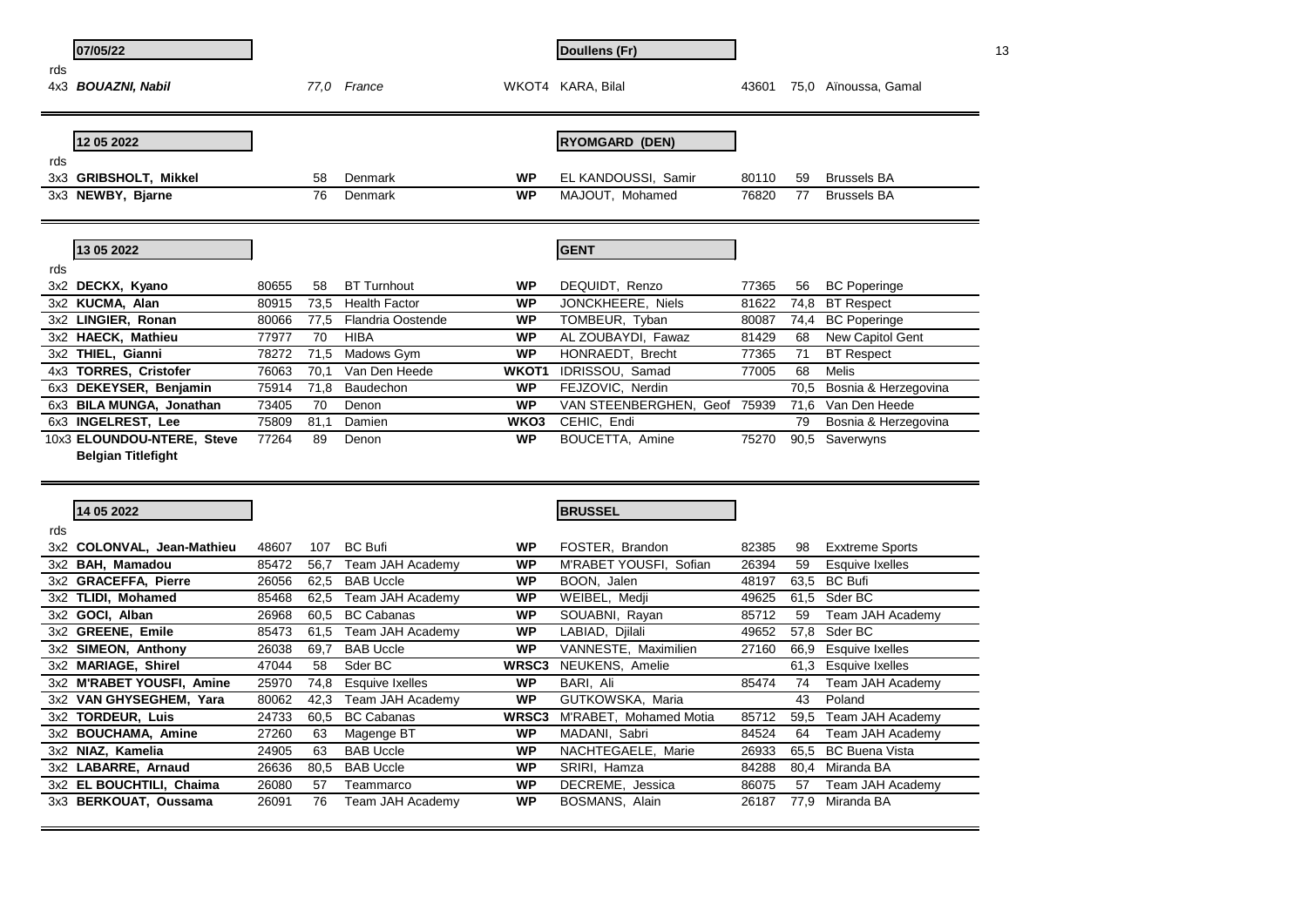|     | 15 05 2022                                  |                |              |                                      |                        | <b>MECHELEN</b>                |       |              |                             | 14 |
|-----|---------------------------------------------|----------------|--------------|--------------------------------------|------------------------|--------------------------------|-------|--------------|-----------------------------|----|
| rds |                                             |                |              |                                      |                        |                                |       |              |                             |    |
|     | 3x2 LASGAA, Haitam                          | 85270          |              | 49,7 Shocx Boxing                    | <b>WP</b>              | TAIDI, Amine Mohamed           | 85670 |              | 52,8 NBS Boxing             |    |
|     | 3x2 AGARROUD, Anas                          | 85237          | 53,2         | Kureghem BA                          | <b>WP</b>              | SYTNYTSKI, Oleksander          | 81645 | 51,7         | Shocx Boxing                |    |
|     | 3x2 ABDOURAHAMANE, Mohame 84604             |                | 75           | Kureghem BA                          | <b>WP</b>              | DE KONINCK, Pieter             | 76890 |              | 77,3 BC Celtix              |    |
|     | 3x2 DORES, Mariano                          | 85669          | 58           | <b>NBS Boxing</b>                    | WRSC1                  | PADINA, Sebastien              | 77775 |              | 56,2 Shocx Boxing           |    |
|     | 3x2 JABOURI, Walid                          | 83921          | 63,5         | Boxing Gym 2800                      | WP                     | EL HADDADI, Tarek              | 85371 | 62,1         | Shocx Boxing                |    |
|     | 3x2 BANGOURA, Sory                          | 84738          | 61,5         | <b>BC</b> Temse                      | <b>WP</b>              | HAIDARI, Baheer                | 85310 |              | 58,6 Kubat Gym              |    |
|     | 3x2 PETROSYAN, Yurik                        | 85247          | 63,2         | <b>BC</b> Meerhout                   | <b>WP</b>              | ASLAN, Mevlut                  | 79956 |              | 64,6 Kureghem BA            |    |
|     | 3x2 CAYIR, Beytullah                        | 85647          | 63,8         | <b>BT Sharks</b>                     | <b>WP</b>              | EL BOUDAOUDI, Soufian          | 81895 |              | 64,3 Kureghem BA            |    |
|     | 3x2 BOULHOUT, Oussama                       | 25899          | 66,5         | Capital City BC                      | WRSC2                  | MUNGORY, Aryan                 | 84611 |              | 63,5 BC Falcons             |    |
|     | 3x2 NAZARI, Mir Ali                         | 84613          | 66,4         | <b>BC Falcons</b>                    | WAB <sub>2</sub>       | SAMPAH, Kakra                  | 78755 | 67,4         | <b>BC</b> Lichtaart         |    |
|     | 3x2 IZEM, Amine                             | 85654          | 72,1         | <b>NBS Boxing</b>                    | <b>WP</b>              | KOULIBALY, Malik               | 84890 | 70,3         | Boxing Gym 2800             |    |
|     | 3x2 MERTENS, Jan                            | 79144          | 61,8         | Team Impact                          | <b>WP</b>              | SHAKHIDOV, Magomed             | 84725 | 60,7         | <b>BC No Limits</b>         |    |
|     | 3x2 ABALHI, Bilal                           | 27171          | 72,3         | Capital City BC                      | <b>WP</b>              | BOUFRAI, Hudaifa               | 85667 |              | 69,3 NBS Boxing             |    |
|     | 3x2 CHIRA, Ionut                            | 77937          | 71,7         | <b>NBS Boxing</b>                    | <b>WP</b>              | DALEMANS, Lennert              | 78257 | 72,6         | Shocx Boxing                |    |
|     | 3x2 GRABOS, Szymon                          | 25910          | 79,6         | Capital City BC                      | WKO1                   | EL ATHAWY, Ahmad               | 84061 | 77,7         | Boxing Gym 2800             |    |
|     | 3x2 HEENEN, Noah                            | 81069          | 100          | <b>BC</b> Temse                      | <b>WP</b>              | KABONGO, Kris Kamba            | 85230 |              | 92.6 BC No Limits           |    |
|     |                                             |                |              |                                      |                        |                                |       |              |                             |    |
|     |                                             |                |              |                                      |                        |                                |       |              |                             |    |
|     |                                             |                |              |                                      |                        |                                |       |              |                             |    |
|     | 14 05 2022                                  |                |              |                                      |                        | <b>HELMOND (NED)</b>           |       |              |                             |    |
| rds |                                             |                |              |                                      |                        |                                |       |              |                             |    |
|     |                                             | 24361          |              | <b>Brussels BC</b>                   | <b>WP</b>              |                                |       |              | Nederland                   |    |
|     | 3x3 EL SIALITI, Ayoub                       | 26199          |              | <b>Brussels BC</b>                   | <b>WP</b>              | YUKSEDAS<br><b>SIMSEK</b>      |       |              | Nederland                   |    |
|     | 3x3 ZEKRI, Riad<br>3x3 SCHILLER             |                |              | Nederland                            | <b>WP</b>              | FIRIMONI, Damonn-Rivers        |       |              | <b>Brussels BC</b>          |    |
|     |                                             |                |              |                                      |                        |                                |       |              |                             |    |
|     |                                             |                |              |                                      |                        |                                |       |              |                             |    |
|     |                                             |                |              |                                      |                        |                                |       |              |                             |    |
|     | 14-05-2022                                  |                |              |                                      |                        | La Louvière                    |       |              |                             |    |
| rds |                                             |                |              |                                      |                        | Gala Bellini                   |       |              |                             |    |
|     | 3x2 ALAIMO, Massimo                         | 49083          |              | 51,1 B.T. Bellini                    | <b>DRAW</b>            | NIJMA, Salim                   | 85197 |              | 51,1 B.B.A                  |    |
|     | 3x2 CAPIZZI, Laora                          | 48541          |              | 72,0 B.T. Bellini                    | <b>WP</b>              | ROMAN, Sandy                   | 56815 |              | 71,4 B.T. Evolution         |    |
|     | 3x2 ROMERO LEON, Enrique                    | 47961          |              | 63.6 B.T. Bellini                    | <b>WP</b>              | DUQUET, Anthony                | 49936 |              | 63,8 Esquive Carolo         |    |
|     | 3x2 VENTRE, Brandon                         | 44744          | 45,0         | <b>B.T. Bellini</b>                  | <b>DRAW</b>            | <b>NAJARI, Osmane</b>          |       | 45,1         | Boxing de la Verrière (FR)  |    |
|     | 3x2 MUKENDI, Benoît                         | 26332          | 63,3         | Esquive Ixelloise                    | <b>WP</b>              | DEGREVE, Hugolin               | 49166 | 61,7         | <b>B.T. Bellini</b>         |    |
|     | 3x2 CAMPION, Mano                           | 47279          | 70.0         | <b>B.T. Bellini</b>                  | <b>WP</b>              | CHEBAGOUDA TEMSAMANI,          | 86227 |              | 67,0 Da Vinci Fighting      |    |
|     | 3x2 ROUSSEAUX, Anaïs                        | 24417          | 74,1         | <b>B.T. Bellini</b>                  | <b>WP</b>              | JAMOU EL HODA, Manar           | 81460 | 73,1         | B.B.A                       |    |
|     | 3x2 PILTOU, Tootsi                          | 85458          | 67,2         | Da Vinci Fighting                    | <b>WP</b>              | DURIGNEUX, Nicolas             | 46899 | 66,1         | <b>B.T. Bellini</b>         |    |
|     | 3x3 HAJ HADDOU, Nawfal                      | 84472          | 75,2         | B.B.A.                               | <b>WP</b>              | FOTUE, Frank                   | 26941 | 75,3         | Esquive Ixelloise           |    |
|     | 3x3 TIOGUIM, Idriss<br>8x3 PETROSYAN, Surik | 48176<br>45127 | 74.2<br>66.6 | William B.C.<br><b>GMG Promotion</b> | <b>WP</b><br><b>WP</b> | EL AAMRI, Najib<br>FERSULA, A. | 48176 | 74,4<br>65,6 | Baghouz Boxing Gym<br>Italy |    |

| 14-05-2022            |       |      |                            |             | La Louvière            |       |      |                          |
|-----------------------|-------|------|----------------------------|-------------|------------------------|-------|------|--------------------------|
| rds                   |       |      |                            |             | Interclub B.T. Bellini |       |      |                          |
| 3x1,5 VENTRE, Céphora | 49592 |      | 43.5 B.T. Bellini          | <b>DRAW</b> | LO BUE, Selena         | 47091 |      | 44,0 Garcia's Boxing Gym |
| 3x2 DRINE, Kiyan      |       | 60.5 | Boxing de la Verrière (FR) |             | WDisgr3 GUILLE, Jess   | 26131 | 57.5 | Esquive Ixelloise        |
| 3x2 TESSIER, Ludovic  |       | 69.9 | Boxing de la Verrière (FR) | WP          | VAN CUTSEM, Maxime     | 84503 | 68.4 | Da Vinci Fighting        |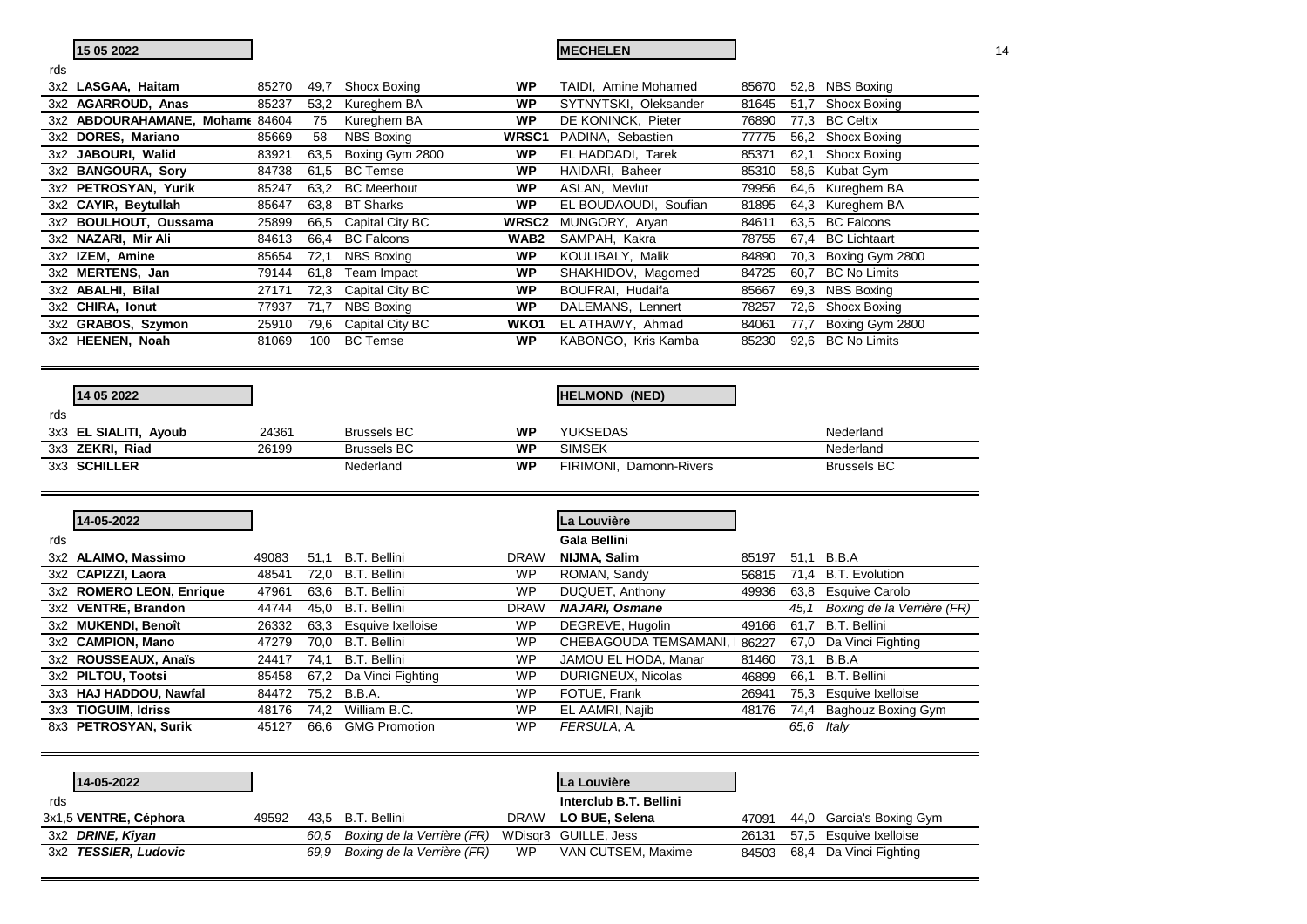|     | 17-05-22                                              |       |       |                           |                  | <b>HENIN-BEAUMONT (France)</b>                  |        |      |                           | 15 |
|-----|-------------------------------------------------------|-------|-------|---------------------------|------------------|-------------------------------------------------|--------|------|---------------------------|----|
| rds |                                                       |       |       |                           |                  |                                                 |        |      |                           |    |
|     | 3x3 HAYOUNI, Abderrahim                               |       |       | <b>B.C. Heninois (FR)</b> | WP               | EL AAMRI, Najib                                 | 48.176 |      | <b>BAGHOUZ BOXING GYM</b> |    |
|     | 21 05 2022                                            |       |       |                           |                  | <b>ABU DHABI (UAE)</b>                          |        |      |                           |    |
| rds |                                                       |       |       |                           |                  |                                                 |        |      |                           |    |
|     | 10x2 PERSOON, Delfine<br><b>WBC Silver Titlefight</b> | 70213 | $-57$ | Tampere                   | <b>WP</b>        | <b>MEKHALED, Elhem</b>                          |        | -57  | France                    |    |
|     | 28 05 2022                                            |       |       |                           |                  | <b>AACHEN (GER)</b>                             |        |      |                           |    |
| rds |                                                       |       |       |                           |                  |                                                 |        |      |                           |    |
|     | 3x3 EL SIALITI, Ayoub                                 | 24631 |       | <b>Brussels BA</b>        | <b>WWO</b>       | QUULANDARY, Ayoub                               |        |      | Germany                   |    |
|     | 3x3 FIRIMONI, Damonn-Rivers                           | 26073 |       | Da Vinci Fighting         |                  | <b>WRSC2</b> DOMMEZ, Tichulu                    |        |      | Germany                   |    |
|     | 28 05 2022                                            |       |       |                           |                  | <b>TURNHOUT</b>                                 |        |      |                           |    |
| rds |                                                       |       |       |                           |                  |                                                 |        |      |                           |    |
|     | 3x2 PETROSYAN, Yurik                                  | 85247 | 63    | <b>BC</b> Meerhout        | <b>WP</b>        | SHAKHIDOV, Magomed                              | 84725  | 61   | <b>BC No Limits</b>       |    |
|     | 3x2 GEERTS, Brent                                     | 84464 | 79    | <b>BC</b> Meerhout        | WP               | SAFIULLIN, Ilias                                | 79631  | 76.9 | <b>BT Turnhout</b>        |    |
|     | 3x2 DEQUIDT, Renzo                                    | 77716 | 57,4  | <b>BC Poperinge</b>       | <b>WP</b>        | DECKX, Kyano                                    | 80644  | 57,8 | <b>BT Turnhout</b>        |    |
|     | 3x2 MERTENS, Jan                                      | 79144 | 62    | Team Impact               | <b>WP</b>        | DELSAUT, Anthony                                | 82696  | 63   | The Academy Ghent         |    |
|     | 3x2 GOVAERTS, Jeroen                                  | 78721 | 108   | <b>BT Turnhout</b>        | <b>WP</b>        | MAUREL, Baptiste                                | 25461  | 116  | <b>Esquive Ixelles</b>    |    |
|     | 3x3 GYBELS, Ceylan                                    | 79933 | 79    | <b>BC</b> Meerhout        | <b>WP</b>        | GANAYEV, Alikhan                                | 77084  | 79,7 | <b>BT Turnhout</b>        |    |
|     | 3x2 GRABOS, Szymon                                    | 25910 | 79    | <b>BC Capital City</b>    | <b>WP</b>        | VANKRIEKELSVENNE, Jerom                         |        | 77.5 | SC Maastricht (NED)       |    |
|     | 3x2 TABALA, Romeo                                     | 85207 | 91    | The Academy Ghent         | WAB <sub>2</sub> | TEKITSA KENFACK, Frank                          | 85253  | 90,5 | <b>BC Asse</b>            |    |
|     | 4x3 OOSTERWEGHEL, Bas                                 |       | 74,4  | Nederland                 | WKO1             | JOVIC, Darko                                    |        |      | 75,9 Bosnia & Herzegovina |    |
|     | 4x3 ANTOLINOS, Muya                                   | 77635 | 81.2  | Gabriels                  |                  | WKOT2 DRAGOJEVIC, Dragan                        |        | 81   | Bosnia & Herzegovina      |    |
|     | 8x3 POLANCO, Rohan                                    |       | 65    | Dominican Republic        |                  | <b>WKOT8</b> SANCHEZ NAHUEL, Ronan              |        |      | 64,5 Argentina            |    |
|     |                                                       |       |       |                           |                  |                                                 |        |      |                           |    |
|     | 21-31 05 2022                                         |       |       |                           |                  | YEREVAN (ARM)                                   |        |      |                           |    |
| rds |                                                       |       |       |                           |                  | <b>EUBC European Boxing Championships Elite</b> |        |      |                           |    |
|     | 3x3 CAPPAI, Manuel Fabrizio                           |       | -57   | Italy                     | WP               | BOUDHI, Zakaria                                 | 24474  | -54  | Team Belgium              |    |
|     | 3x3 HOVHANNISYAN, Rafayel                             |       | -86   | Armenia                   | <b>WP</b>        | <b>SCHELSTRAETE, Victor</b>                     | 74328  | -86  | Team Belgium              |    |
|     | 3x3 USTUROI, Vasile                                   | 75578 | $-57$ | <b>Team Belgium</b>       | <b>WP</b>        | HESSIAN, Adam Brian                             |        | -57  | Ireland                   |    |
|     | 3x3 USTUROI, Vasile                                   | 75578 | $-57$ | Team Belgium              | WP               | DZIAZKO, Mykhailo                               |        | -57  | Ukraine                   |    |
|     | 3x3 USTUROI, Vasile                                   | 75578 | -57   | <b>Team Belgium</b>       | WP               | <b>BALDASSI, Michele</b>                        |        | -57  | Italy                     |    |
|     | 3x3 <mark>USTUROI, Vasile</mark><br><b>Gold Medal</b> | 75578 | $-57$ | <b>Team Belgium</b>       | <b>WP</b>        | BAZEYAN, Artur                                  |        | -57  | Armenia                   |    |
|     |                                                       |       |       |                           |                  |                                                 |        |      |                           |    |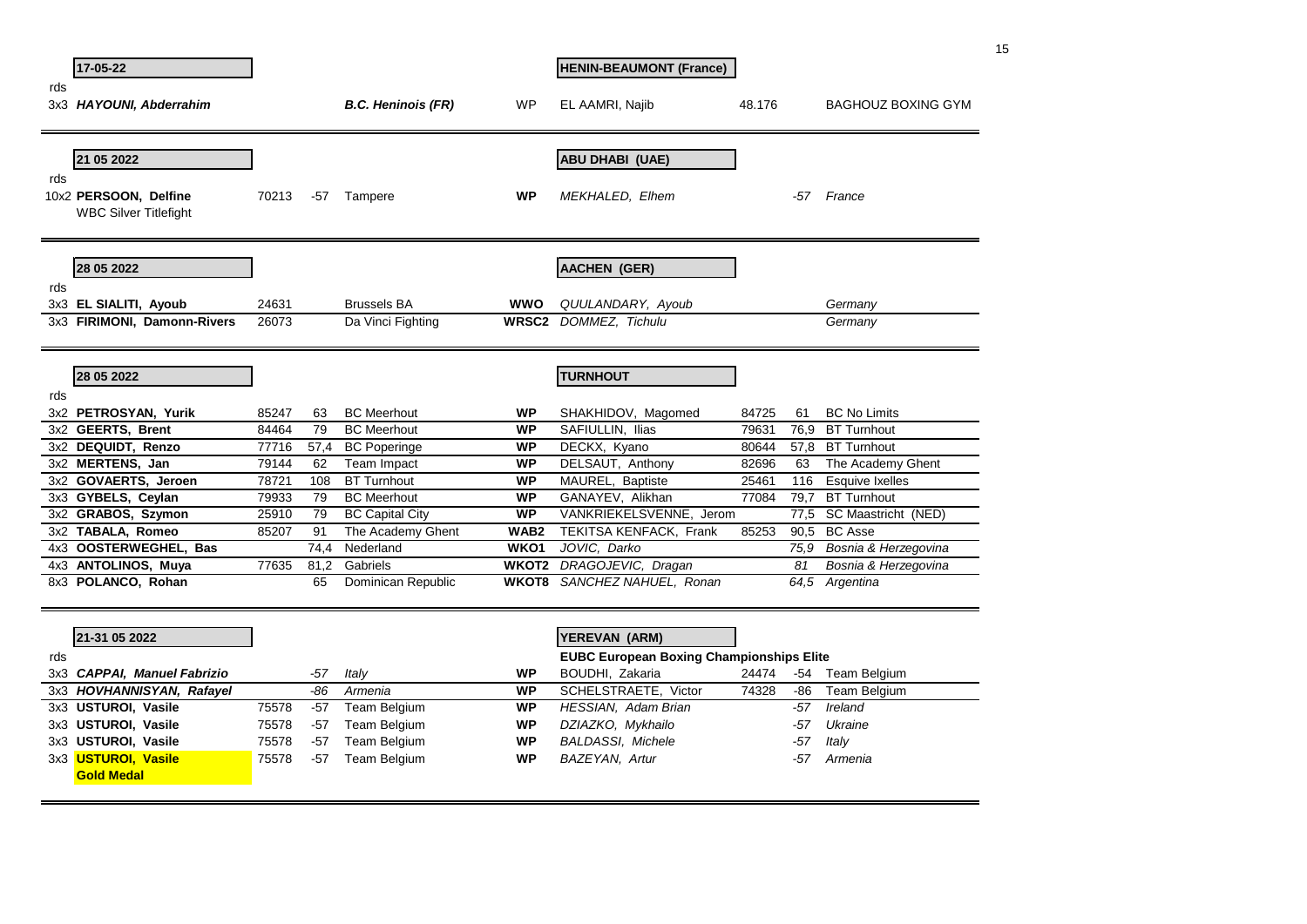|     | 12-16 05 2022                               |                |              |                               |                        | <b>FARO (Por)</b>                       |                |      |                                             | 16 |
|-----|---------------------------------------------|----------------|--------------|-------------------------------|------------------------|-----------------------------------------|----------------|------|---------------------------------------------|----|
| rds |                                             |                |              |                               |                        |                                         |                |      |                                             |    |
|     | 3x3 MONARD, Renate<br>3x3 MONARD, Renate    | 81786<br>81786 |              | Team VBL<br>Team VBL          | <b>WP</b><br><b>WP</b> | REGUIRA, Iris<br>LORAZO TERMINE, Nayara |                |      | Portugal                                    |    |
|     | 3x3 CAMPOSEO, Lorenzo                       | 83292          |              | Team VBL                      | <b>WP</b>              | SCOTT, Delaney                          |                |      | Portugal<br>Portugal                        |    |
|     |                                             |                |              |                               |                        |                                         |                |      |                                             |    |
|     | 28 05 2021                                  |                |              |                               |                        | <b>AMAY</b>                             |                |      |                                             |    |
| rds |                                             |                |              |                               |                        |                                         |                |      |                                             |    |
|     | 3x2 TALHI, Mohamed                          | 27643          | 65,3         | Queensbury BC                 | <b>WP</b>              | WEIBEL, Medji                           | 49625          |      | 63.6 Sder BC                                |    |
|     | 3x2 TORDEUR, Luis                           | 24733          | 61.7         | <b>BC Cabanas</b>             | WRSC1                  | SCHONEVELD, Lucas                       | 57025          | 60,6 | <b>BC Cocktail Liège</b>                    |    |
|     | 3x2 HALOUI, Anas                            | 55915          | 68,2         | Queensbury BC                 | <b>WP</b>              | VIZLI, Youri                            | 56548          | 69,6 | <b>GMG Cheratte</b>                         |    |
|     | 3x2 KEYEN, William                          | 52543          | 68,1         | Amay BC                       | <b>WP</b>              | PITROPAKIS, Marcos                      | 48595          | 65.8 | Sder BC                                     |    |
|     | 3x2 ROEMANS, Kevin                          | 56594          | 74,7         | <b>BC Manson</b>              | <b>DRAW</b>            | DELEEUW, D                              | 49598          | 73,9 | <b>BC</b> Beaumont                          |    |
|     | 3x3 REYSERHOVE, Thomas                      | 56014          | 68,8         | Amay BC                       | <b>WP</b>              | BAUDUIN, Brice                          | 48582          |      | 68,5 BC Beaumont                            |    |
|     | 8x3 LOFFET, Anthony                         | 53907          | 62,8         | <b>Bufi</b>                   | <b>WP</b>              | TURCO, Angelo                           | 42576          | 62,8 | <b>Promotion GMG</b>                        |    |
|     | <b>LFB Titlefight</b>                       |                |              |                               |                        |                                         |                |      |                                             |    |
|     | 10x3 GOMES-VASSALO, Quentin 53463           |                | 66           | <b>Promotion GMG</b>          | WKO <sub>1</sub>       | BEN ALI, Hakim                          | 32227          |      | 66,3 Tampere                                |    |
|     | <b>Belgian Titlefight</b>                   |                |              |                               |                        |                                         |                |      |                                             |    |
|     |                                             |                |              |                               |                        |                                         |                |      |                                             |    |
|     |                                             |                |              |                               |                        |                                         |                |      |                                             |    |
|     | 22-05-28                                    |                |              |                               |                        | Lille (FR)                              |                |      |                                             |    |
| rds |                                             |                |              |                               |                        |                                         |                |      |                                             |    |
|     |                                             |                |              |                               |                        |                                         |                |      |                                             |    |
|     |                                             |                |              |                               |                        |                                         |                |      |                                             |    |
|     | 3x2 BEULIN, Ludmilla                        |                |              | <b>Lille Ring United (FR)</b> | <b>WP</b>              | MINEO, Louise                           | 49.116         |      | <b>B.C.FLOBECQ</b>                          |    |
|     |                                             |                |              |                               |                        |                                         |                |      |                                             |    |
|     |                                             |                |              |                               |                        |                                         |                |      |                                             |    |
|     | 28 05 2022                                  |                |              |                               |                        | Lille (FR)                              |                |      |                                             |    |
| rds |                                             |                |              |                               |                        |                                         |                |      |                                             |    |
|     | 10x3 EL ACHI, Mohamed                       |                |              | 53979 75,9 Tampere            |                        | <b>WKOT10</b> CASTELLUCCI, Stefano      |                | 76   | France                                      |    |
|     |                                             |                |              |                               |                        |                                         |                |      |                                             |    |
|     |                                             |                |              |                               |                        |                                         |                |      |                                             |    |
|     | 04 06 2022                                  |                |              |                               |                        | <b>S-J MOLENBEEK</b>                    |                |      |                                             |    |
| rds |                                             |                |              |                               |                        | interclubs                              |                |      |                                             |    |
|     | 3x2 LASGAA, Haitam                          | 85270          | 49,1         | Shocx Boxing                  |                        | WRSC2 ZAIRAF, Redouane                  | 86369          | 49.4 | West BC                                     |    |
|     | 3x2 BARY, Ali                               | 85474          | 75,8         | Team JAH Academy              | <b>WP</b>              | ASERIE, Cicinho                         | 86188          | 75,7 | Combonation                                 |    |
|     | 3x2 SYTNYTSKI, Oleksander                   | 81645          | 51,4         | Shocx Boxing                  | <b>WP</b>              | TAIDI, Amine Mohamed                    | 85670          | 54,1 | <b>NBS</b>                                  |    |
|     | 3x2 BOUFRAI, Hudaifa                        | 85667          | 69.1         | <b>NBS</b>                    | <b>WRSC2</b>           | FANNOUCHI, Amine                        | 85353          | 69,9 | <b>Shocx Boxing</b>                         |    |
|     | 3x2 AL JASSAR, Haider                       | 85275          | 71           | Kureghem BA                   | <b>WP</b>              | ANDOUH, Mohamed Mehdi                   | 84945          | 67,9 | West BC                                     |    |
|     | 3x2 DALEMANS, Lennert                       | 78257          | 72,4         | Shocx Boxing                  | <b>WP</b>              | PORRU, Enrico                           | 55152          | 71   | Hasselt BG                                  |    |
|     | 3x2 IZEM, Amine                             | 85664          | 71,6         | <b>NBS</b>                    | <b>WP</b>              | DOBBELAERE, Michiel                     | 85054          | 73,1 | T-Boxing Academy                            |    |
|     | 3x2 SRIRI, Hamza                            | 84288          | 80.9         | Miranda BA                    | <b>WP</b>              | GRABOS, Szymon                          | 25910          | 79,1 | <b>Capital City</b>                         |    |
|     | 3x2 AVDIMETAJ, Arigon                       | 81445          | 68,9         | <b>Hasselt BG</b>             | <b>WP</b>              | SHAYAN, Ahmed Omar                      | 84677          |      | 67,3 Miranda BA                             |    |
|     | 3x2 BAKHI, Yakoub                           | 85671          | 69.1         | <b>NBS</b>                    | <b>WP</b>              | BOUSIALI, Amine                         | 86368          | 66,6 | West BC                                     |    |
|     | 3x2 TISAYEV, Rasul<br>3x2 EL HADDADI, Tarek | 81453<br>85371 | 65.1<br>62,1 | Hasselt BG<br>Shocx Boxing    | <b>WP</b><br><b>WP</b> | DELSAUT, Anthony<br>HASHIMI, Sayed      | 82696<br>79787 |      | 63,4 The Academy Ghent<br>67,9 El Carpio BC |    |